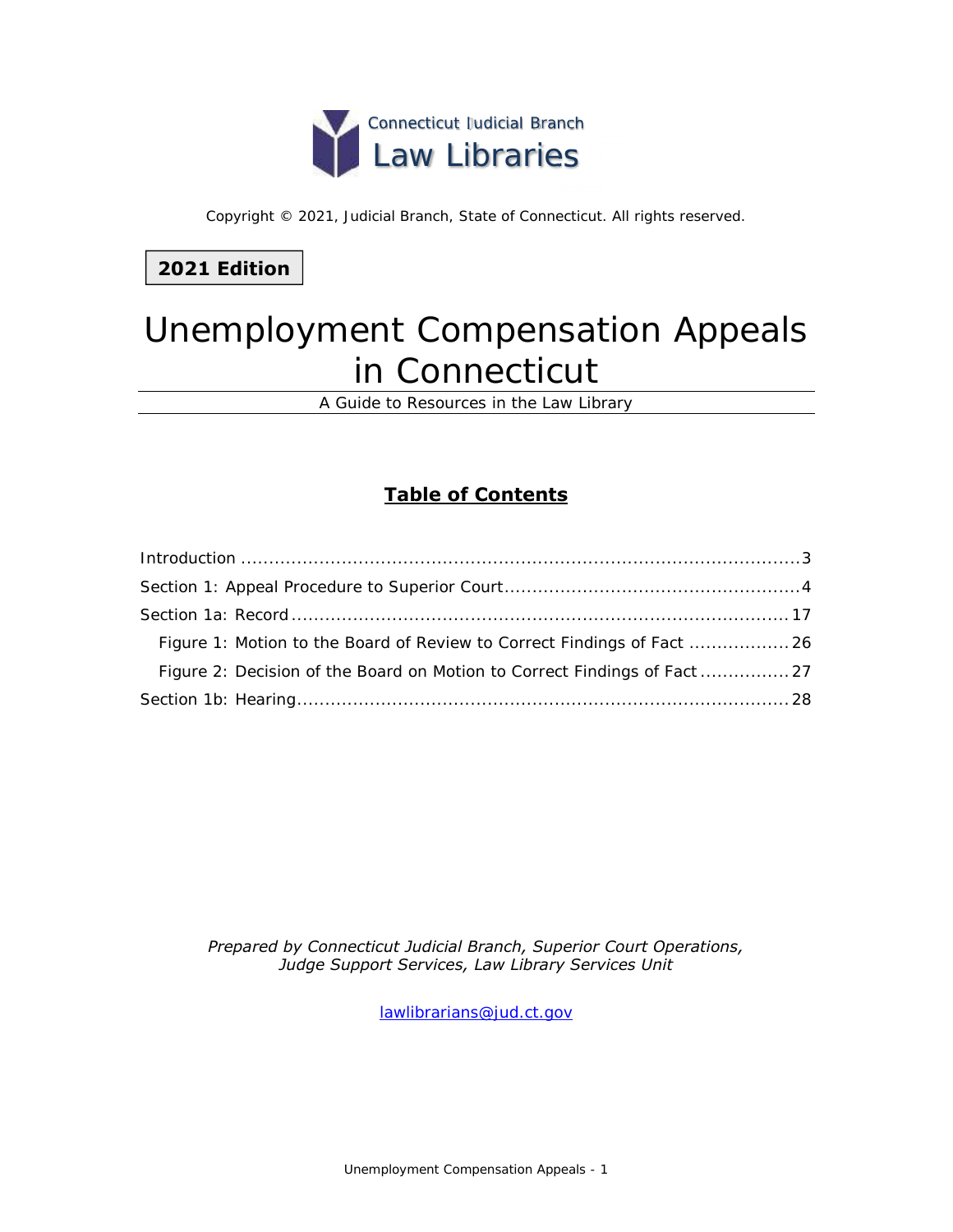These guides are provided with the understanding that they represent only a beginning to research. It is the responsibility of the person doing legal research to come to his or her own conclusions about the authoritativeness, reliability, validity, and currency of any resource cited in this research guide.

> View our other research guides at <https://jud.ct.gov/lawlib/selfguides.htm>

This guide links to advance release opinions on the Connecticut Judicial Branch website and to case law hosted on Google Scholar and Harvard's Case Law Access Project. The online versions are for informational purposes only.

References to online legal research databases refer to in-library use of these databases. Remote access is not available.

> [Connecticut Judicial Branch Website Policies and Disclaimers](https://www.jud.ct.gov/policies.htm) https://www.jud.ct.gov/policies.htm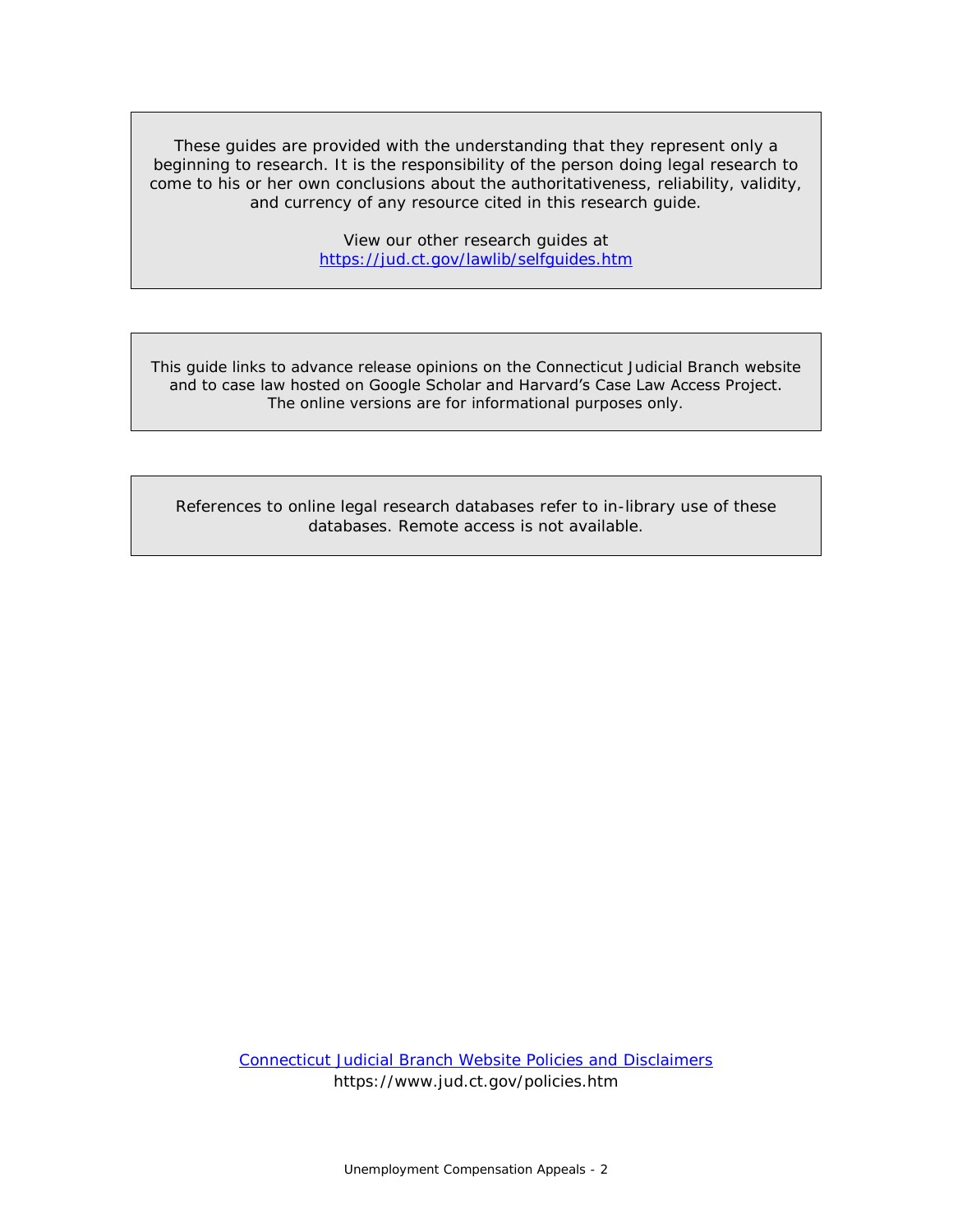A Guide to Resources in the Law Library

- <span id="page-2-0"></span> "We set forth a brief road map of the unemployment compensation appeals process. The administrator can investigate claimants receiving benefits. General Statutes § 31-241(a). After such an investigation, an appeal from the administrator's decision and a request for a hearing before an adjudicator may be made. General Statutes § 31-241(a). If the adjudicator denies the claimant unemployment benefits, the claimant can then appeal the adjudicator's determination to an appeals referee for a de novo review of the claim. General Statutes § 31-242. The referee's determination may then be appealed to the employment security board of review; General Statutes § 31-249; whose subsequent determination may then be appealed to the Superior Court. General Statutes § 31-249b." [Manukyan v. Administrator, Unemployment Compensation](https://scholar.google.com/scholar_case?case=17590621152325959132)  [Act,](https://scholar.google.com/scholar_case?case=17590621152325959132) 139 Conn. App. 26, 54 A.3d 602 (2012).
- **"**At any time before the board's decision has become final, any party, including the administrator, may appeal such decision, including any claim that the decision violates statutory or constitutional provisions, to the superior court for the judicial district of Hartford or for the judicial district wherein the appellant resides." Conn. Gen. Stat. § [31-249b](https://www.cga.ct.gov/current/pub/chap_567.htm#sec_31-249b) (2021).
- "Appeals from the board of review to the superior court are exempt from the Uniform Administrative Procedure Act codified at [General Statutes § 4-166](https://1.next.westlaw.com/Link/Document/FullText?findType=L&pubNum=1000264&cite=CTSTS4-166&originatingDoc=I324a6225330c11d98b61a35269fc5f88&refType=LQ&originationContext=document&transitionType=DocumentItem&contextData=(sc.Search)) et seq. [General Statutes § 4-186.](https://1.next.westlaw.com/Link/Document/FullText?findType=L&pubNum=1000264&cite=CTSTS4-186&originatingDoc=I324a6225330c11d98b61a35269fc5f88&refType=LQ&originationContext=document&transitionType=DocumentItem&contextData=(sc.Search)) Appeals of this nature are governed by [General](https://1.next.westlaw.com/Link/Document/FullText?findType=L&pubNum=1000264&cite=CTSTS31-222&originatingDoc=I324a6225330c11d98b61a35269fc5f88&refType=LQ&originationContext=document&transitionType=DocumentItem&contextData=(sc.Search))  [Statutes § 31-222](https://1.next.westlaw.com/Link/Document/FullText?findType=L&pubNum=1000264&cite=CTSTS31-222&originatingDoc=I324a6225330c11d98b61a35269fc5f88&refType=LQ&originationContext=document&transitionType=DocumentItem&contextData=(sc.Search)) et seq., the Unemployment Compensation Act." Glenn v. Unemployment Comp., Superior Court, Judicial District of Waterbury, No. CV040183331S (2004 WL 1392632) (2004 Conn. Super. Lexis 1489) (June 4, 2004).
- "In appeals of this nature, the Superior Court sits as an appellate court to review only the record certified and filed by the board. . . *[Burnham v. Administrator](https://scholar.google.com/scholar_case?case=10323498003365692465)*, 184 Conn. 317, 321, 439 A.2d 1008 (1981)." [Lazarchek v. Unemployment](https://scholar.google.com/scholar_case?case=10719504378531437473)  [Compensation Act,](https://scholar.google.com/scholar_case?case=10719504378531437473) 1 Conn App 591, 594, 474 A.2d 465 (1984).
- "'[R]eview of an administrative agency decision requires a court to determine whether there is substantial evidence in the administrative record to support the agency's findings of basic fact and whether the conclusions drawn from those facts are reasonable.... Neither this court nor the trial court may retry the case or substitute its own judgment for that of the administrative agency on the weight of the evidence or questions of fact.... Our ultimate duty is to determine, in view of all of the evidence, whether the agency, in issuing its order, acted unreasonably, arbitrarily, illegally or in abuse of its discretion." JSF Promotions, [Inc. v. Administrator, Unemployment Compensation Act,](https://scholar.google.com/scholar_case?case=14182612149453531095) 265 Conn. 413, 417, 828 A2d 609 (2003). (Internal citations omitted.)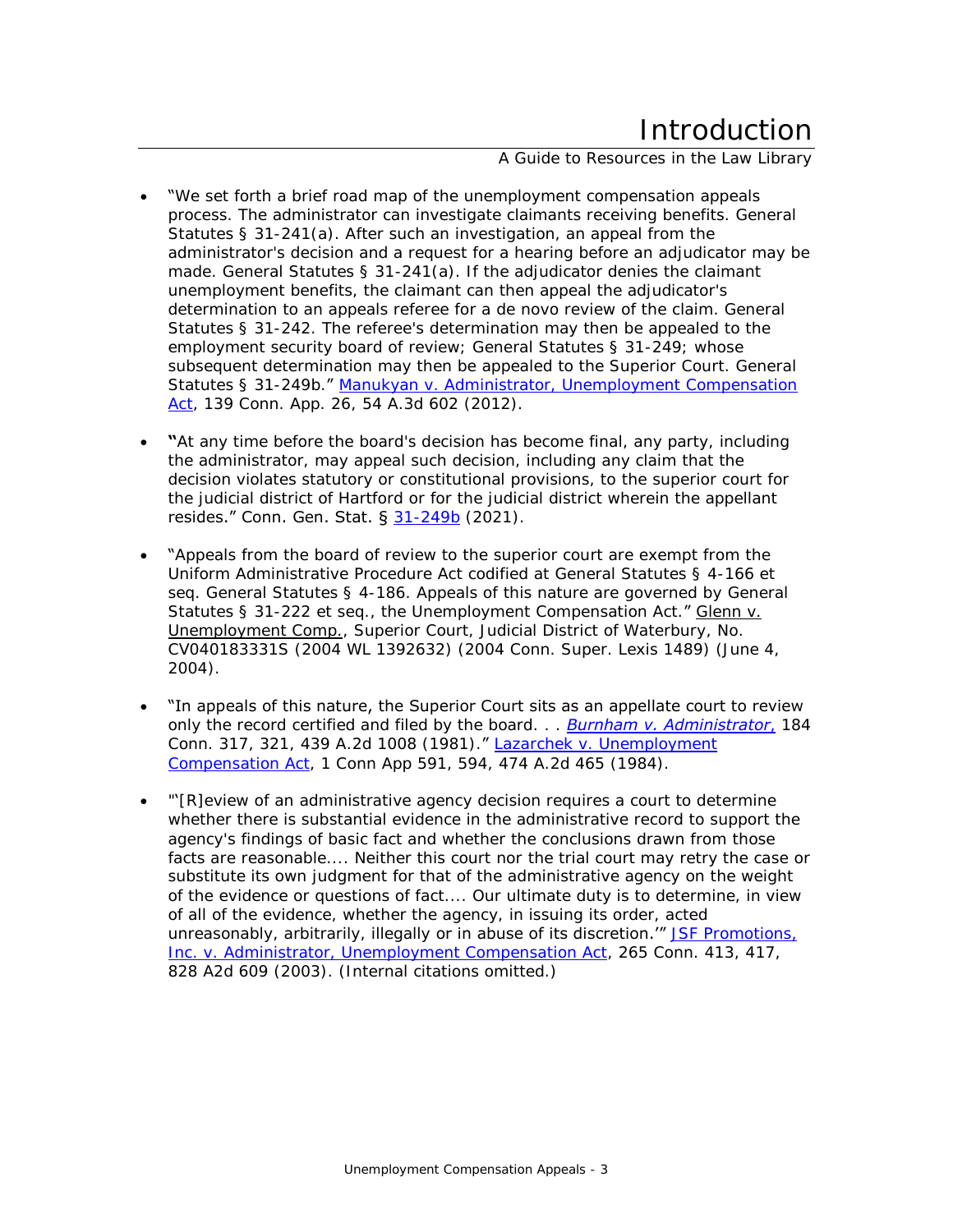## <span id="page-3-0"></span>Section 1: Appeal Procedure to Superior Court

A Guide to Resources in the Law Library

- **SCOPE:** Bibliographic resources related to the procedure to appeal a decision of Employment Security Board of Review to the superior court.
- **DEFINITIONS: "Appeal:** Asking a higher court to review the decision or sentence of a trial court because the lower court made an error." [Common Legal Words,](https://www.jud.ct.gov/legalterms.htm#A) CT Judicial Branch.

"At any time before the board's decision has become final, any party, including the administrator, may appeal such decision, including any claim that the decision violates statutory or constitutional provisions, to the superior court for the judicial district of Hartford or for the judicial district wherein the appellant resides." Conn. Gen. Stat. § [31-249b](https://www.cga.ct.gov/current/pub/chap_567.htm#sec_31-249b) (2021).

**ADDITIONAL INFORMATION:** "Judicial review of any decision shall be allowed only after an aggrieved party has exhausted his or her remedies before the board. General Statutes §§ §§ 31-248 (c) and 31-249a (c)." Walsh v. CT Unemployment Comp., Connecticut Superior Court, Judicial District of Hartford at Hartford, No. CV 99 0586121S (2002 Conn. Super. Lexis 664) (Feb. 26, 2002).

> "Appeals within the unemployment compensation system must be taken in a timely fashion or they are to be dismissed. *[Gumbs v. Administrator](https://scholar.google.com/scholar_case?case=11424500692784463607)*, 9 Conn. App. 131, 133, 517 A.2d 257 (1986)." Walsh v. CT Unemployment Comp., Connecticut Superior Court, Judicial District of Hartford at Hartford, No. CV 99 0586121S (2002 Conn. Super. Lexis 664) (Feb. 26, 2002).

> "Appeals from the decisions of the administrator of the Unemployment Compensation Act, appeals from decisions of the employment security appeals referees to the board of review, and appeals from decisions of the Employment Security Board of Review to the courts, as is provided in chapter 567 . . . are excepted from the provisions of this chapter." Conn. Gen. Stat. § [4-186\(a\)](https://www.cga.ct.gov/current/pub/chap_054.htm#sec_4-186) (2021).

"An appeal to Superior Court from a board decision may be processed by the board as a motion for purposes of reopening, setting aside, vacating or modifying such decision solely in order to grant the relief requested." Conn. Gen. Stat.  $\S 31 -$ [249a\(b\)](https://www.cga.ct.gov/current/pub/chap_567.htm#sec_31-249a) (2021).

### **Number of copies and content:**

"In such judicial proceeding the original and five copies of a petition, which shall state the grounds on which a review is sought, shall be filed in the office of the board in a manner prescribed by the appeals division." Conn. Gen. Stat. § [31-](https://www.cga.ct.gov/current/pub/chap_567.htm#sec_31-249b) [249b](https://www.cga.ct.gov/current/pub/chap_567.htm#sec_31-249b) (2021).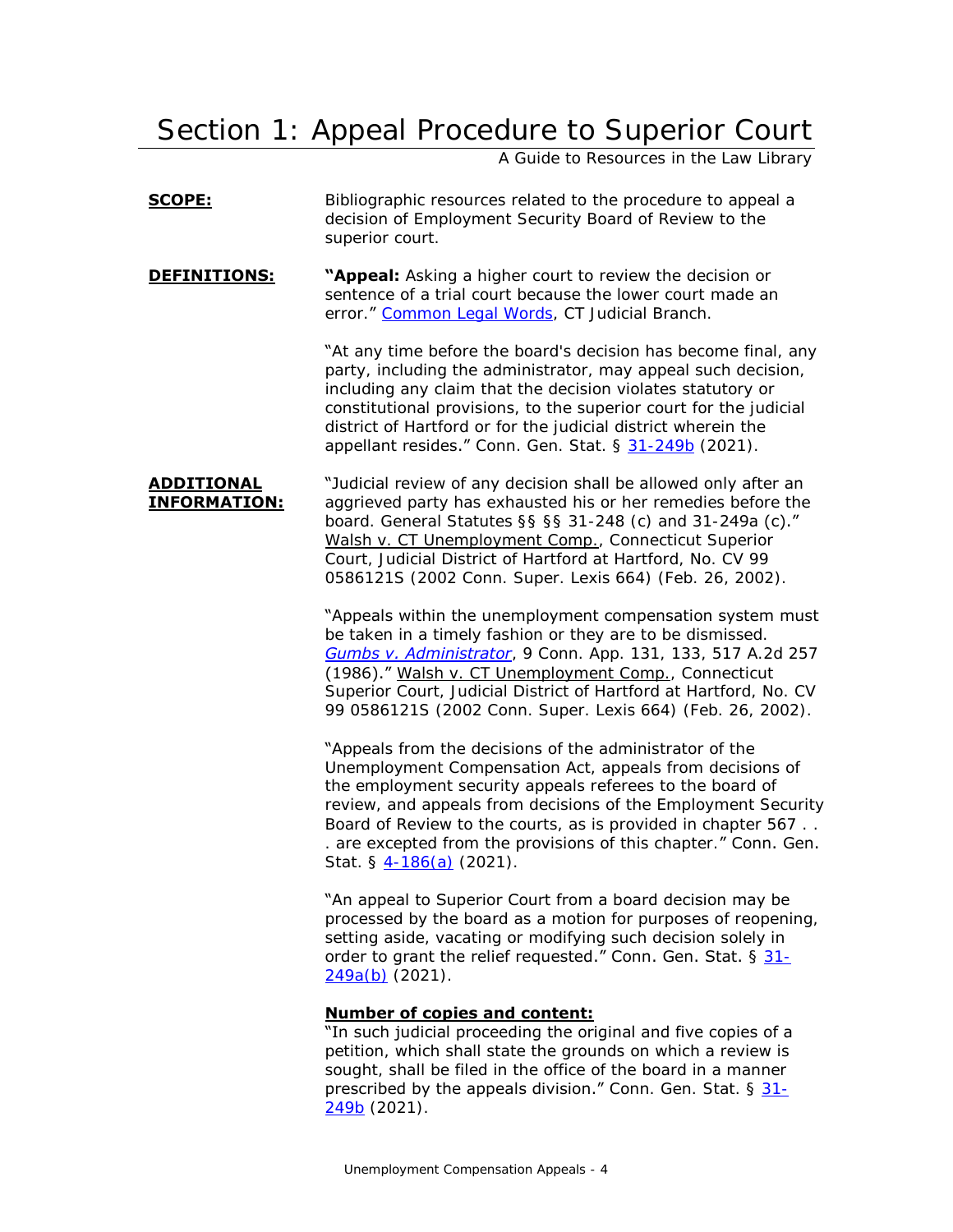"Each appeal petition to the Superior Court from the Board's decision on an appeal shall be filed by the use, pursuant to the instruction contained thereon, of a form prescribed by the Board for such purpose and made available by the

Administrator at each Employment Security office, or by means of a document which shall:

(1) state the grounds on which judicial review of the Board's decision is sought;

(2) consist of the original petition plus five (5) copies; and should

(3) be clearly entitled at the top center of the front page 'appeal to superior court from decision of the employment security board of review' and otherwise prepared in accordance with Section 31-237g-10(a) of these regulations." Regulations of CT State Agencies § [31-237g-51\(a\).](https://eregulations.ct.gov/eRegsPortal/Browse/RCSA/Title_31Subtitle_31-237gSection_31-237g-51/)

### **Mailing:**

"The chairman of the board shall, within the third business day thereafter, cause the original petition or petitions to be mailed to the clerk of the Superior Court and copy or copies thereof to the administrator and to each other party to the proceeding in which such appeal was taken . . . " Conn. Gen. Stat. § [31-249b](https://www.cga.ct.gov/current/pub/chap_567.htm#sec_31-249b) (2021).

"Following the Board's receipt of such appeal, the Chairman shall, pursuant to the existing law, cause the original appeal petition and the appeal record to be certified to the appropriate Superior Court." Regulations of CT State Agencies § [31-237g-](https://eregulations.ct.gov/eRegsPortal/Browse/RCSA/Title_31Subtitle_31-237gSection_31-237g-51/)[51\(b\).](https://eregulations.ct.gov/eRegsPortal/Browse/RCSA/Title_31Subtitle_31-237gSection_31-237g-51/)

". . . and said clerk shall docket such appeal as returned to the next return day after the receipt of such petition or petitions." Conn. Gen. Stat. § [31-249b](https://www.cga.ct.gov/current/pub/chap_567.htm#sec_31-249b) (2021).

#### **Bond:**

... no bond shall be required for entering an appeal to the Superior Court." Conn. Gen. Stat. § [31-249b](https://www.cga.ct.gov/current/pub/chap_567.htm#sec_31-249b) (2021).

#### **Short calendar:**

"Such appeals shall be claimed for the short calendar unless the court shall order the appeal placed on the trial list." Conn. Gen. Stat. § [31-249b](https://www.cga.ct.gov/current/pub/chap_567.htm#sec_31-249b) (2021).

"In any appeal in which one of the parties is not represented by counsel and in which the party taking the appeal does not claim the case for the short calendar or trial within a reasonable time after the return day, the court may of its own motion dismiss the appeal, or the party ready to proceed may move for nonsuit or default as appropriate." Conn. Gen. Stat. § [31-249b](https://www.cga.ct.gov/current/pub/chap_567.htm#sec_31-249b) (2021).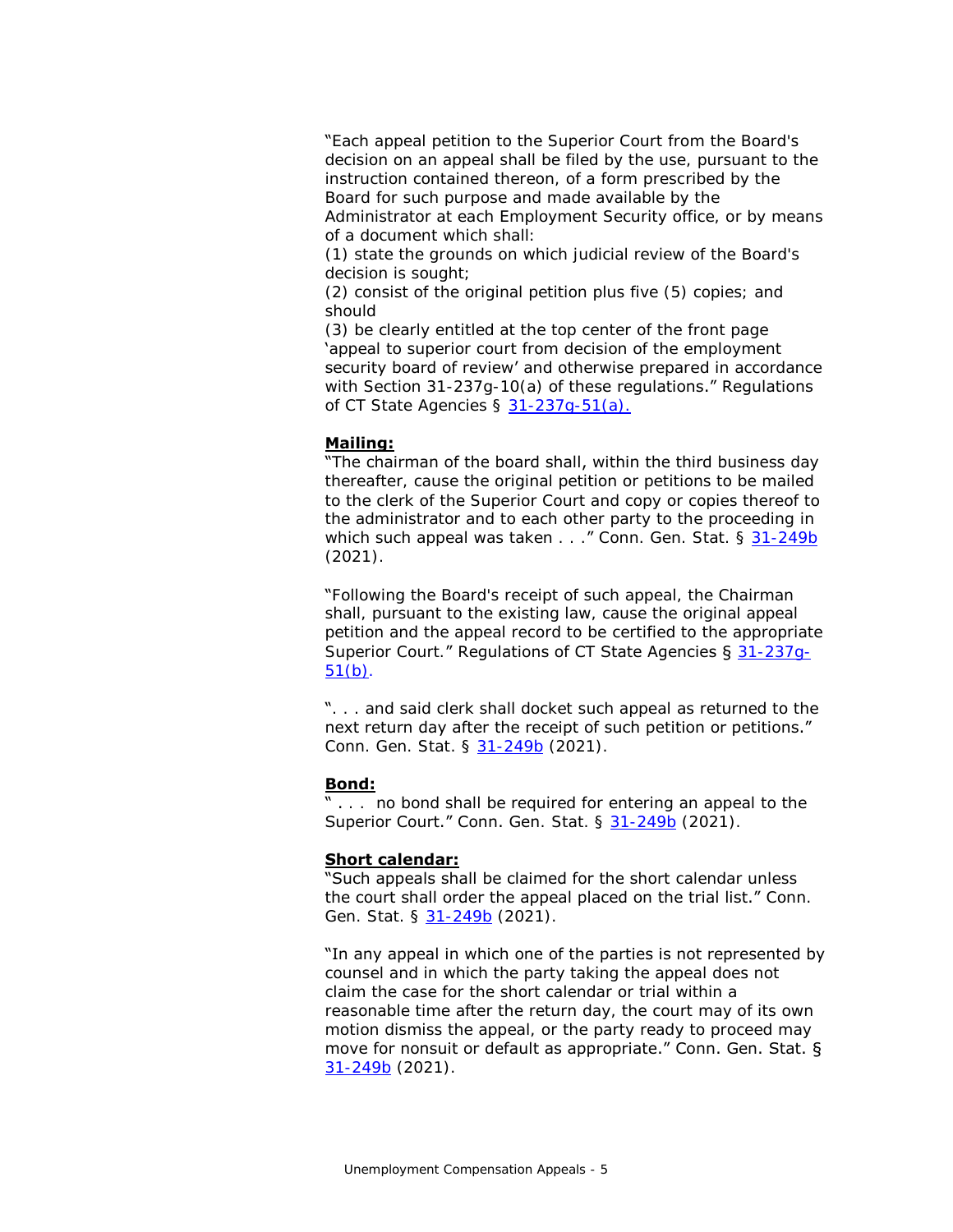#### **Judgment:**

"Unless the court shall otherwise order after motion and hearing, the final decision of the court shall be the decision as to all parties to the original proceeding. . . When an appeal is taken to the Superior Court, the clerk thereof shall by writing notify the board of any action of the court thereon and of the disposition of such appeal whether by judgment, remand, withdrawal or otherwise and shall, upon the decision on the appeal, furnish the board with a copy of such decision. The court may remand the case to the board for proceedings de novo, or for further proceedings on the record, or for such limited purposes as the court may prescribe. The court also may order the board to remand the case to a referee for any further proceedings deemed necessary by the court. The court may retain jurisdiction by ordering a return to the court of the proceedings conducted in accordance with the order of the court or the court may order final disposition." Conn. Gen. Stat. § [31-249b](https://www.cga.ct.gov/current/pub/chap_567.htm#sec_31-249b) (2021).

"In any appeal, any finding of the referee or the board shall be subject to correction only to the extent provided by section 22- 9 of the Connecticut Practice Book." Conn. Gen. Stat. § [31-](https://www.cga.ct.gov/current/pub/chap_567.htm#sec_31-249b) [249b](https://www.cga.ct.gov/current/pub/chap_567.htm#sec_31-249b) (2021).

"[Unemployment] appeals are heard by the court upon certified copy of the record filed by the board. The court does not retry the facts or hear evidence. It considers no evidence other than that certified to it by the board, and then for the limited purpose of determining whether the finding should be corrected, or whether there was any evidence to support in law the conclusions reached . . . The court's ultimate duty is to decide only whether, in light of the evidence, the board of review has acted unreasonably, arbitrarily, illegally, or in abuse of its discretion. (Internal quotation marks omitted.) *[Phillips v.](https://scholar.google.com/scholar_case?case=12160900474419414886)  [Administrator, Unemployment Compensation Act](https://scholar.google.com/scholar_case?case=12160900474419414886)*, 157 Conn. App. 342, 350, 115 A.3d 1162 (2015)." Cousins v. Administrator, Unemployment Compensation Act et al., Superior Court, Judicial District of New Haven at New Haven, NNH-CV17-5038021-S (65 CLR 670, 672) (2017 Conn. Super Lexis 5175) (December 28, 2017).

#### **Postjudgment:**

"A party aggrieved by a final disposition made in compliance with an order of the Superior Court, by the filing of an appropriate motion, may request the court to review the disposition of the case." Conn. Gen. Stat.  $\S$  [31-249b](https://www.cga.ct.gov/current/pub/chap_567.htm#sec_31-249b) (2021).

"An appeal may be taken from the decision of the Superior Court to the Appellate Court in the same manner as is provided in section 51-197b." Conn. Gen. Stat. § [31-249b](https://www.cga.ct.gov/current/pub/chap_567.htm#sec_31-249b) (2021).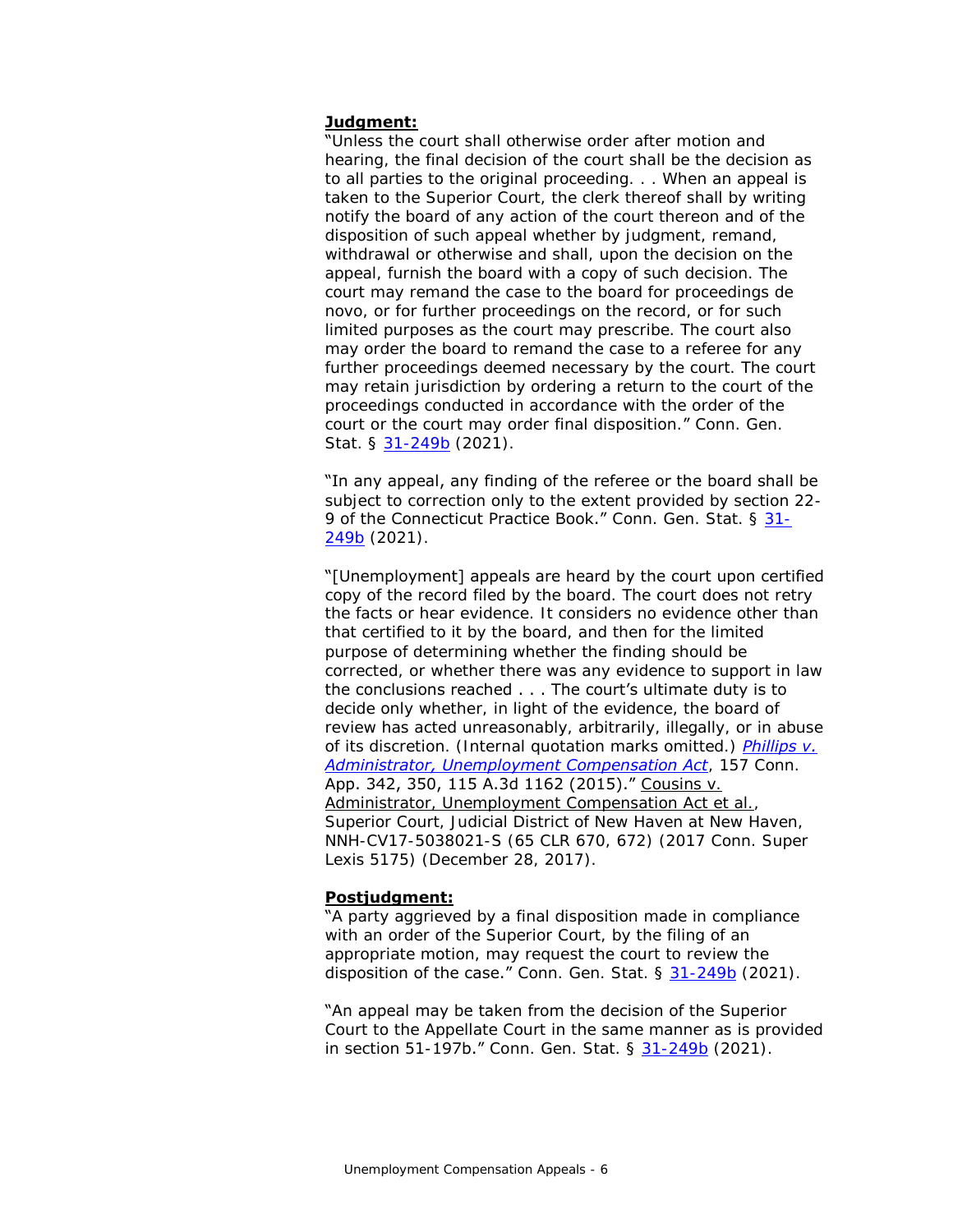You can visit your local law library or search the most recent [statutes](https://search.cga.state.ct.us/r/statute/) and [public acts](https://search.cga.state.ct.us/r/adv/dtsearch_form.asp) on the Connecticut General Assembly website to confirm that you are using the most upto-date statutes.

**STATUTES:** Conn. Gen. Stat. (2021)

- Chapter 567. Unemployment Compensation
	- § [31-236.](https://www.cga.ct.gov/current/pub/chap_567.htm#sec_31-236) Disqualifications. Exceptions.
	- § [31-243.](https://www.cga.ct.gov/current/pub/chap_567.htm#sec_31-243) Continuous jurisdiction.
	- § [31-249b.](https://www.cga.ct.gov/current/pub/chap_567.htm#sec_31-249b) Appeal.
	- § [31-249c.](https://www.cga.ct.gov/current/pub/chap_567.htm#sec_31-249c) Administrator a party to all appeal proceedings. Right of board to intervene as a party.
	- § [31-249d.](https://www.cga.ct.gov/current/pub/chap_567.htm#sec_31-249d) Disqualification of referees and board members as advocates.
	- § [31-249e.](https://www.cga.ct.gov/current/pub/chap_567.htm#sec_31-249e) Decisions of board and referees. Methods of issuance. Notice of appellate rights.
	- § [31-273.](https://www.cga.ct.gov/current/pub/chap_567.htm#sec_31-273) Overpayments; recovery and penalties. Timeliness of appeals. False or misleading declarations, statements or representations. Additional violations and penalties.

Chapter 882. Superior Court § [51-197b.](https://www.cga.ct.gov/current/pub/chap_882.htm#sec_51-197b) Administrative appeals.

[Office of Legislative](https://www.cga.ct.gov/olr/default.asp)  [Research](https://www.cga.ct.gov/olr/default.asp) reports summarize and analyze the law in effect on the date of each report's publication. Current law may be different from what is discussed in the reports.

**LEGISLATIVE:**  *Employer's Rights in Unemployment Compensation Appeals Process*, [2002-R-0621,](https://www.cga.ct.gov/2002/rpt/2002-R-0621.htm) by John Moran, Research Analyst, Connecticut General Assembly, Office of Legislative Research, July 19, 2002.

> "You asked the following questions about cases when a former employee appeals an unemployment compensation ruling denying him unemployment benefits:

> 1. What are the employer's rights in employee appeals?

2. Is the employer required to appear at appeals hearings or other proceedings?

3. Are employers required to obtain an attorney?

4. Can an employer collect legal fees from a former employee if the employee loses the appeals?"

 *Unemployment Compensation Appeal Process*, [1997-R-](https://cga.ct.gov/PS97/rpt/olr/htm/97-R-1093.htm)[1093,](https://cga.ct.gov/PS97/rpt/olr/htm/97-R-1093.htm) by Judith Lohman, Principal Analyst, Connecticut General Assembly, Office of Legislative Research, September 29,1997.

#### "You asked for a summary of the unemployment compensation benefit appeal process."

**COURT RULES:** Connecticut Practice Book (2021)

[Chapter 22.](https://www.jud.ct.gov/Publications/PracticeBook/PB.pdf#page=278) Unemployment Compensation § 22-1. Appeal

§ 22-2. Assignment for Hearing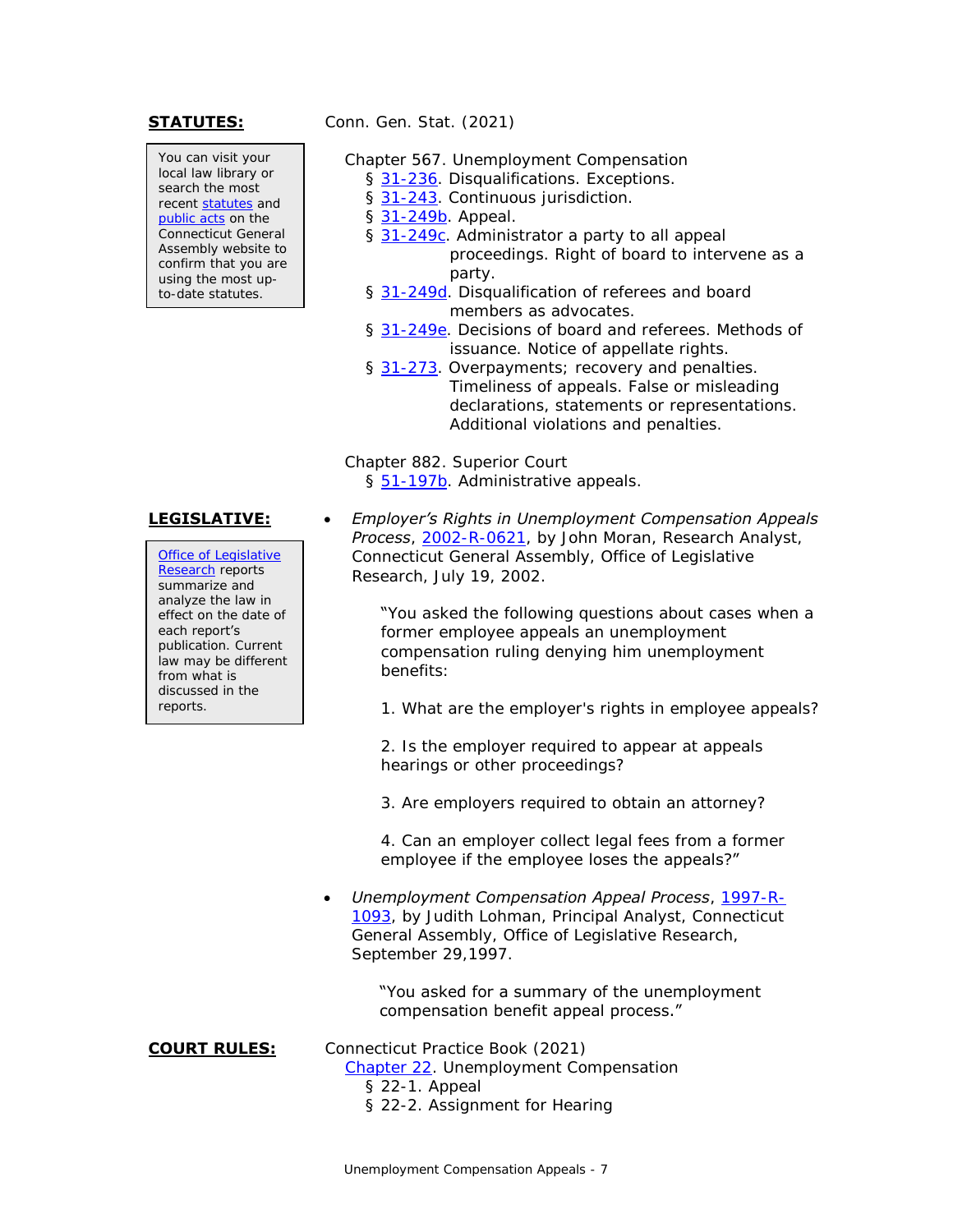Amendments to the Practice Book (Court Rules) are published in the [Connecticut](https://jud.ct.gov/lawjournal/)  [Law Journal](https://jud.ct.gov/lawjournal/) and posted [online.](https://www.jud.ct.gov/pb.htm)

### **REGULATIONS:**

You can visit your local law library or browse the **Connecticut** [eRegulations System](https://eregulations.ct.gov/eRegsPortal/) on the Secretary of the State website to check if a regulation has been updated.

#### **ONLINE RESOURCES:**

Once you have identified useful cases, it is important to update the cases

- § 22-3. Finding
- § 22-4. Correction of Finding; Motion to Correct Finding
- § 22-5. Evidence to Be Filed by Appellee
- § 22-6. Motion to Correct by Appellee
- § 22-7. Duty of Board on Motion to Correct
- § 22-8. Claiming Error on Board's Decision on Motion to Correct
- § 22-9. Function of the Court

Regulations of Connecticut State Agencies

Title 31. Labor

§ [31-235-1 to 31-235-27.](https://eregulations.ct.gov/eRegsPortal/Browse/RCSA/Title_31Subtitle_31-235/) Eligibility for Unemployment Compensation

§ [31-236-1 to § 31-236-58.](https://eregulations.ct.gov/eRegsPortal/Browse/RCSA/Title_31Subtitle_31-236/) Eligibility for Unemployment Compensation

§ [31-237g-1 to 31-237g-107.](https://eregulations.ct.gov/eRegsPortal/Browse/RCSA/Title_31Subtitle_31-237g/) Proceedings on Disputed Matters Pertaining to Unemployment Compensation Claims

- [Appealing an Unemployment Decision to Superior Court,](https://ctlawhelp.org/en/node/466) by CTLawHelp.org
- **FORMS:** 2 Connecticut Practice Series, *Connecticut Civil Practice Forms*, 4th ed., by Joel M. Kaye et al., Thomson West, 2004, with 2020-2021 supplement (also available on Westlaw).

Form 204.2. Appeal from Decision of the Employment Security Board of Review Form 204.2.1. Amended Appeal from Employment Security Board of Review

### **CASES: Connecticut Supreme Court:**

 [Finkenstein v. Administrator, Unemployment Compensation](https://scholar.google.com/scholar_case?case=17716164974626879685)  [Act, et al.,](https://scholar.google.com/scholar_case?case=17716164974626879685) 192 Conn. 104, 470 A.2d 1196 (1984 Conn. Lexis 507) (1984). "Any party, including the administrator, may thereafter continue the appellate process by appealing to the Superior Court . . .

 Important to our disposition of this issue is that on an appeal from an initial determination made by an examiner, a referee hears the claim de novo. . . The administrator, through his examiner, does not continue to act as an adjudicator, but is deemed a party to all appellate proceedings, having the correlative right to appeal the decision rendered pursuant to such proceedings. . . Inherent in the nature of de novo proceedings is that new or previously undiscovered facts or evidence may arise. Such information, had it been known at the stage of the proceedings before the examiner, certainly might have altered that determination regarding eligibility. It, therefore, follows that the information obtained from a de

before you rely on them. Updating case law means checking to see if the cases are still good law. You can [contact your](https://www.jud.ct.gov/lawlib/staff.htm)  [local law librarian](https://www.jud.ct.gov/lawlib/staff.htm) to learn about the tools available to you to update cases.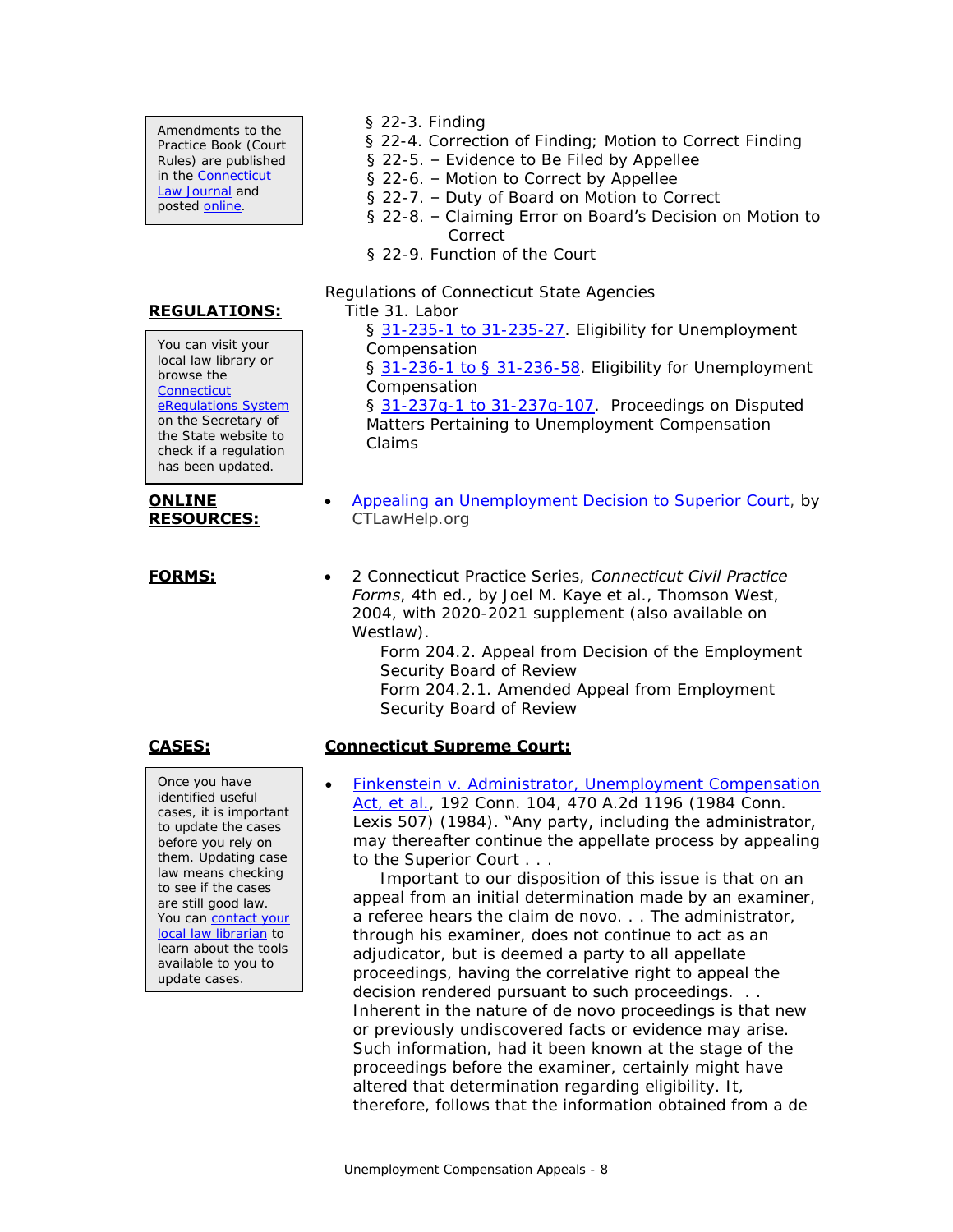Once you have identified useful cases, it is important to update the cases before you rely on them. Updating case law means checking to see if the cases are still good law. You can contact your [local law librarian](https://www.jud.ct.gov/lawlib/staff.htm) to learn about the tools available to you to update cases.

novo hearing might fairly alter the administrator's position concerning a claimant's eligibility. As a party to the proceedings with the right to appeal, the administrator must be able to oppose the initial determination based upon the facts revealed subsequent thereto. To do otherwise would leave the administrator bound to advocate a position which, based upon the de novo hearing, he now recognizes as erroneous and not in accordance with the eligibility provisions established by the legislature." (p. 109)

"Conclusions of law reached by the referee cannot stand, however, if the court determines that they resulted from an incorrect application of the law to the facts found or could not reasonably and logically follow from such facts. Although the court may not substitute its own conclusions for those of the referee, the court's ultimate duty is to decide whether the referee acted unreasonably, arbitrarily or illegally. Thus, we have recognized that our standard of review in administrative proceedings must allow for judicial scrutiny of claims such as constitutional error, jurisdictional error, or error in the construction of an agency's authorizing statute." (Internal quotations and citations omitted.) (p. 113)

### **Connecticut Appellate Court:**

 [Seward v. Administrator, Unemployment Compensation Act,](https://scholar.google.com/scholar_case?case=6474200747221317108) 191 Conn. App. 578, 215 A3d 202 (2019). "The board concluded that this was not a sufficient excuse for failing to appear at the May 18, 2017 hearing, stating: '[W]e find that the [plaintiff's] failure to timely read his mail constituted poor mail handling, which does not excuse his failure to participate in the referee's May 18, 2017 hearing. We conclude that the [plaintiff] has not shown good cause for failing to appear at the referee's hearing and that the referee did not err in denying his motion to [open]. By choosing not to attend the referee's hearing despite having received notice of the hearing, the [plaintiff] has waived the right to object to the referee's findings of fact and conclusions of law which were based on the testimony and evidence presented at that hearing.' (Footnote omitted.) Accordingly, the board affirmed the decision of the referee.

 On September 13, 2017, the plaintiff filed an appeal with the Superior Court. Approximately three months later, the defendant filed a motion for a judgment to dismiss the appeal. On February 14, 2018, the court, after conducting a hearing, issued a memorandum of decision overruling the defendant's motion and remanding the matter to the board with direction to grant the motion to open to afford the plaintiff an opportunity to defend the initial ruling that he was entitled to unemployment benefits. The court 'observed that the [plaintiff] was just an ordinary, working class person a bit overwhelmed with the amount of mail he was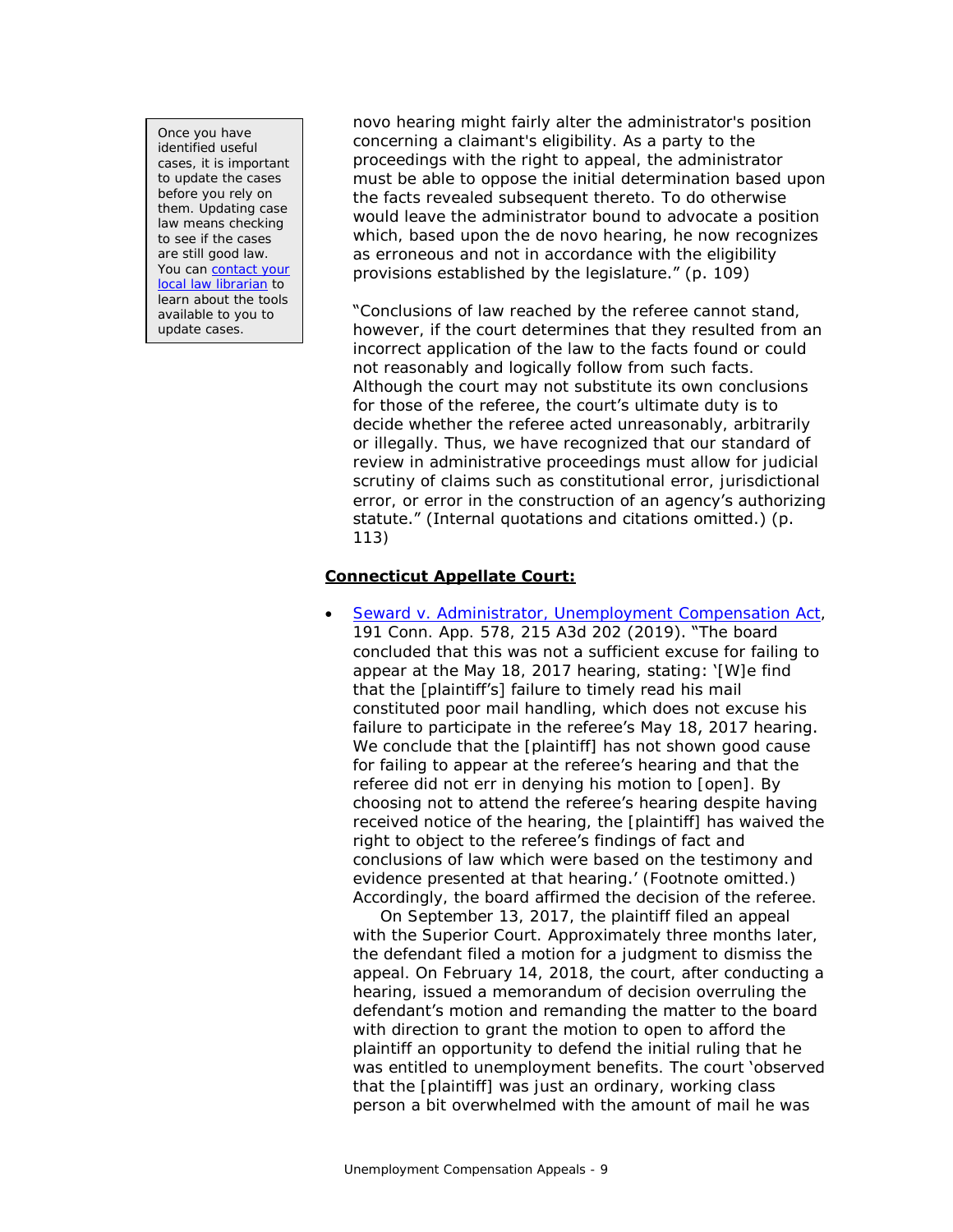Once you have identified useful cases, it is important to update the cases before you rely on them. Updating case law means checking to see if the cases are still good law. You can [contact your](https://www.jud.ct.gov/lawlib/staff.htm)  [local law librarian](https://www.jud.ct.gov/lawlib/staff.htm) to learn about the tools available to you to update cases.

receiving . . . . When the [plaintiff] realized his error, he immediately requested that the matter be reopened so that he could have an opportunity to present his case. To deny the [plaintiff] an opportunity to have his day in "court" when he already was adjudicated eligible for benefits is, in the opinion of this court, a gross abuse of discretion, especially when he immediately responded to the decision of the [board] when he discovered his mistake. There would not have been a long delay in the process if his request would have been granted and he would have had an opportunity to present his side of the story.' This appeal followed. . . .

 On appeal, the defendant claims that the Superior Court exceeded the scope of its review by finding and relying on facts outside of the certified record, in violation of controlling case law and our rules of practice, and then improperly used those facts to determine that the board had abused its discretion. We agree.

 The board did not find that the plaintiff was ''an ordinary, working class person'' who had been overwhelmed by the volume of mail related to the claim for unemployment benefits. 'In an appeal to the court from a decision of the board, the court is not to find facts. . . . In the absence of a motion to correct the finding of the board, the court is bound by the board's finding.' (Citations omitted.) . . .

 We conclude that the Superior Court exceeded the scope of its review in this case by finding facts. The facts improperly found by the court formed the basis of its determination that the board had abused its discretion. Stated differently, the reasoning of the Superior Court, in reversing the decision of the board and remanding the case for further proceedings, rested on *facts found by the court*. The Superior Court, under these facts and circumstances, was bound by the facts *found by the board*. By making and relying on its own factual findings, the Superior Court exceeded its role. The determination that the board abused its discretion, therefore, is improper."

• Manukyan v. Administrator, Unemployment Compensation [Act,](https://scholar.google.com/scholar_case?case=17590621152325959132) 139 Conn. App. 26, 33-34, 54 A.3d 602 (2012). "We begin by setting forth our standard of review and the principles that guide our analysis. 'To the extent that an administrative appeal, pursuant to General Statutes § 31- 249b, concerns findings of fact, a court is limited to a review of the record certified and filed by the board of review. The court must not retry the facts nor hear evidence.... If, however, the issue is one of law, the court has the broader responsibility of determining whether the administrative action resulted from an incorrect application of the law to the facts found or could not reasonably or logically have followed from such facts. Although the court may not substitute its own conclusions for those of the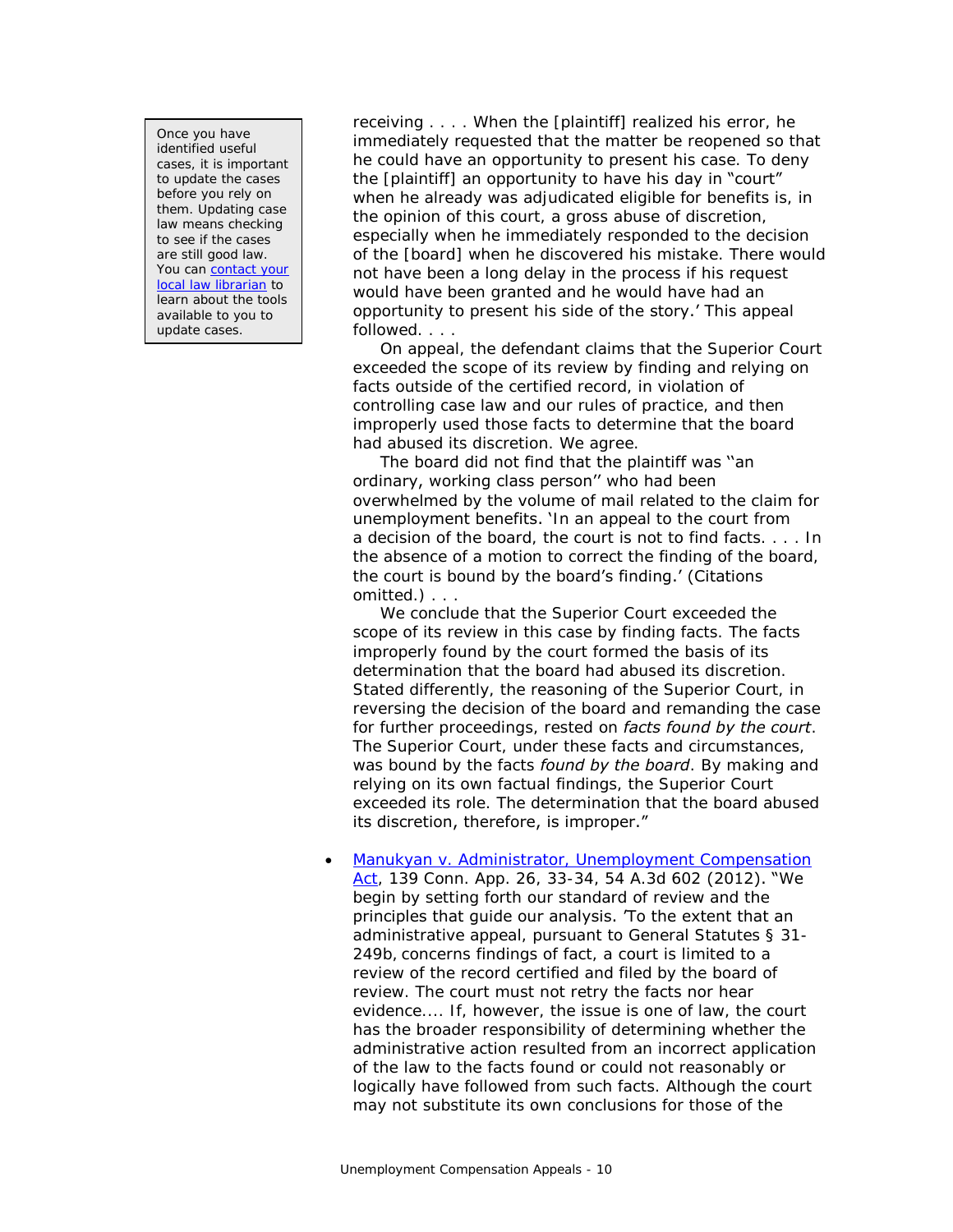Once you have identified useful cases, it is important to update the cases before you rely on them. Updating case law means checking to see if the cases are still good law. You can contact your [local law librarian](https://www.jud.ct.gov/lawlib/staff.htm) to learn about the tools available to you to update cases.

administrative board, it retains the ultimate obligation to determine whether the administrative action was unreasonable, arbitrary, illegal or an abuse of discretion.' (Citations omitted.) *[United Parcel Service, Inc. v.](https://scholar.google.com/scholar_case?case=4058177561784863416)  [Administrator, Unemployment Compensation Act,](https://scholar.google.com/scholar_case?case=4058177561784863416)* 209 Conn. 381, 385-86, 551 A.2d 724 (1988). '[The court] is bound by the findings of subordinate facts and reasonable factual conclusions made by the appeals referee where, as here, the board of review adopted the findings and affirmed the decision of the referee.' *[DaSilva v. Administrator,](https://scholar.google.com/scholar_case?case=14797611728656982485)  [Unemployment Compensation Act,](https://scholar.google.com/scholar_case?case=14797611728656982485)* 175 Conn. 562, 564, 402 A.2d 755 (1978). 'If the referee's conclusions are reasonably and logically drawn, the court cannot alter them.' *[Howell v. Administrator, Unemployment](https://scholar.google.com/scholar_case?case=10254994601704911550)  [Compensation Act,](https://scholar.google.com/scholar_case?case=10254994601704911550)* supra, 174 Conn. 533."

- [Phillips v. Administrator, Unemployment Compensation Act,](https://scholar.google.com/scholar_case?case=12160900474419414886) 157 Conn. App. 342, 349, 115 A3d 1162 (2015). "The board further stated that although a party to an unemployment compensation proceeding has the right to be represented by counsel, a party is not provided a second hearing if the party failed to obtain legal representation at the first hearing. See Regs., Conn. State Agencies § 31- 237g-11 (a)."
	- [Marquand v. Administrator, Unemployment Compensation](https://scholar.google.com/scholar_case?case=16933848485167220834)  [Act,](https://scholar.google.com/scholar_case?case=16933848485167220834) 124 Conn. App. 75, 3 A.3d 172 (2010), cert denied 300 Conn. 923 (2011). "'As a preliminary matter, we note the unique place this type of appeal holds in our appellate jurisprudence. [A]ppeals from the board to the Superior Court are specifically exempted from governance by General Statutes § 4-166 et seq., the Uniform Administrative Procedure Act. All appeals from the board to the court are controlled by [General Statutes] § 31-249b. . . . We also are mindful of the remedial nature of our state's statutory scheme of unemployment compensation. . . . This remedial purpose, however, does not support the granting of benefits to an employee guilty of willful misconduct. . . .'" (pgs. 78-79)

"Essentially, the only issue for the court to determine was whether the board acted unreasonably, arbitrarily, illegally or in abuse of its discretion when it denied the plaintiff's motion to open for lack of jurisdiction and found that there was no good cause for the late filing. General Statutes § 31-249a provides in relevant part: '(a) Any decision of the board, in the absence of a timely filed appeal from a party aggrieved thereby or a timely filed motion to reopen, vacate, set aside or modify such decision from a party aggrieved thereby, shall become final on the thirty-first calendar day after the date on which a copy of the decision is mailed to the party, provided ... any such appeal or motion which is filed after such thirty-day period may be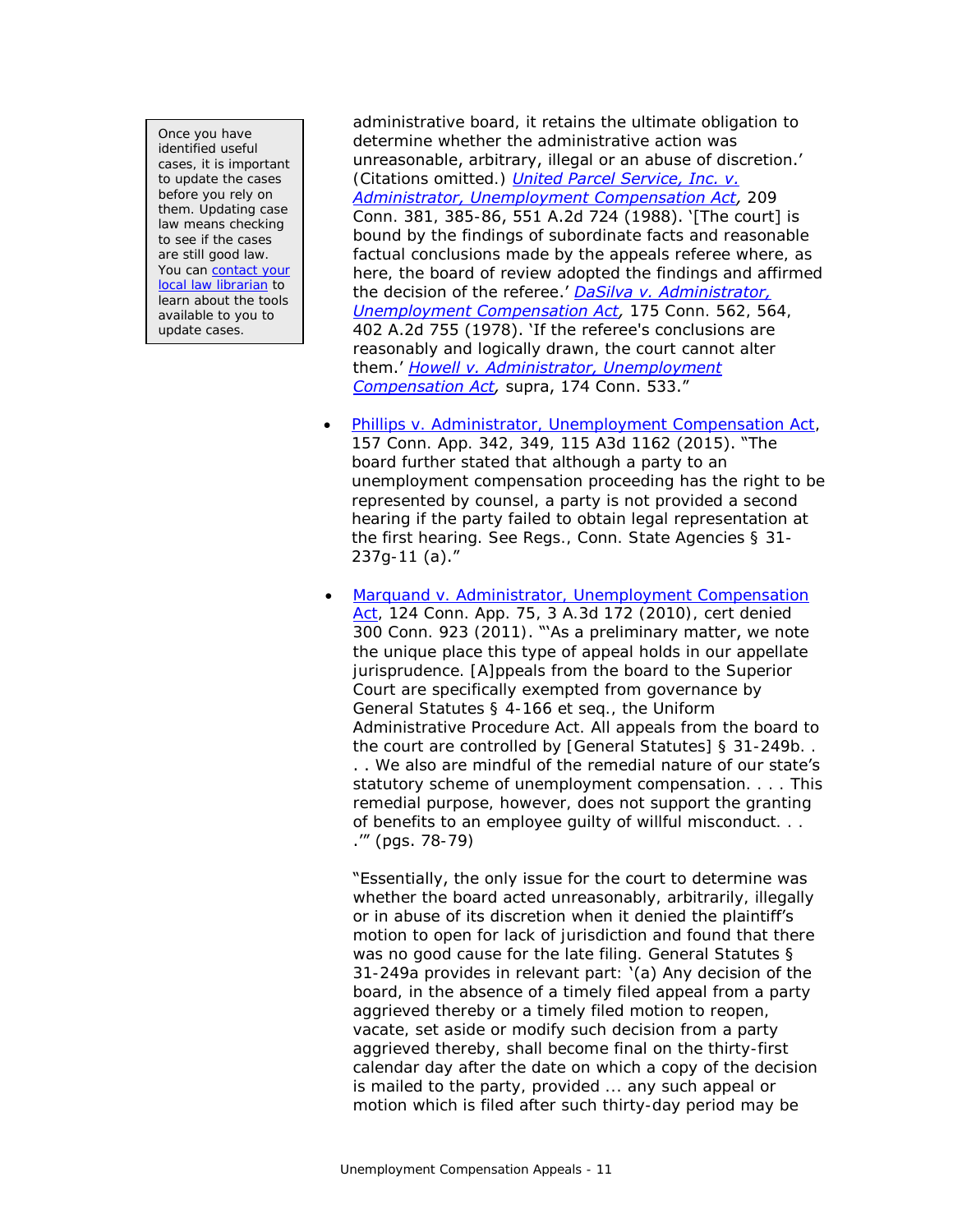Once you have identified useful cases, it is important to update the cases before you rely on them. Updating case law means checking to see if the cases are still good law. You can [contact your](https://www.jud.ct.gov/lawlib/staff.htm)  [local law librarian](https://www.jud.ct.gov/lawlib/staff.htm) to learn about the tools available to you to update cases.

considered to be timely filed if the filing party shows good cause, as defined in regulations adopted pursuant to section 31-249h, for the late filing .... (b) Any decision of the board may be reopened, vacated, set aside, or modified on the timely filed motion of a party aggrieved by such decision, or on the board's own timely filed motion, on grounds of new evidence or if the ends of justice so require upon good cause shown....' On the basis of the record, we conclude that there was ample evidence to support the board's decision that the plaintiff failed to file a timely appeal both with the referee and with the board and that no good cause exists for the late filing of the motion to open." (pp. 80-81)

 [Gumbs v. Administrator, Unemployment Compensation Act,](https://scholar.google.com/scholar_case?case=11424500692784463607) 9 Conn. App. 131, 133, 517 A.2d 257 (1986). " . . . appeals within the unemployment compensation system must be taken in a timely fashion and, if they are not, they come 'too late' for review. The plaintiff's petition for review should have been dismissed by the trial court as untimely."

### **Connecticut Superior/Trial Court:**

 Javier v. Administrator, Unemployment Compensation Act, Superior Court at New Britain, No. HHB-CV-20-5027359-S (70 Conn. L. Rptr. 473) (2020 Conn. Super. Lexis 1388) (October 30, 2020). "The court in *Louis v. Administrator, Unemployment Compensation Act*, Superior Court, judicial district of Stamford-Norwalk, Docket No. CV-13-5014177-S (August 29, 2014, Tobin, J.T.R.), stated, more specifically, that, '[w]e have consistently ruled that a party's erroneous belief that it had twenty-one business days instead of calendar days to file does not excuse the untimely filing of an appeal . . . Therefore, we conclude that the referee was required by law to dismiss the appeal because the claimant did not show good cause for the late filing of his appeal.'. . .

 Also relevant for purposes of the present case is the court's determination in *Gupton v. Administrator, Unemployment Compensation Act*, Superior Court, judicial district of Hartford, Docket No. CV-96-0562793-S (November 8, 1996, Sullivan, J.), wherein the court stated that, 'failure to read the appeals advisement does not afford the claimant good cause for filing a late appeal.' As these cases show, Ms. Javier's claims, that she believed she had twenty-one business days to file her appeal and that she failed to read part of the notice, do not constitute good cause."

 Sessions v. Administrator, Unemployment Compensation Act, Judicial District of New Britain, CV19-5024846 (2019 Conn. Super. Lexis 2791) (2019 WL 5957879) (October 25,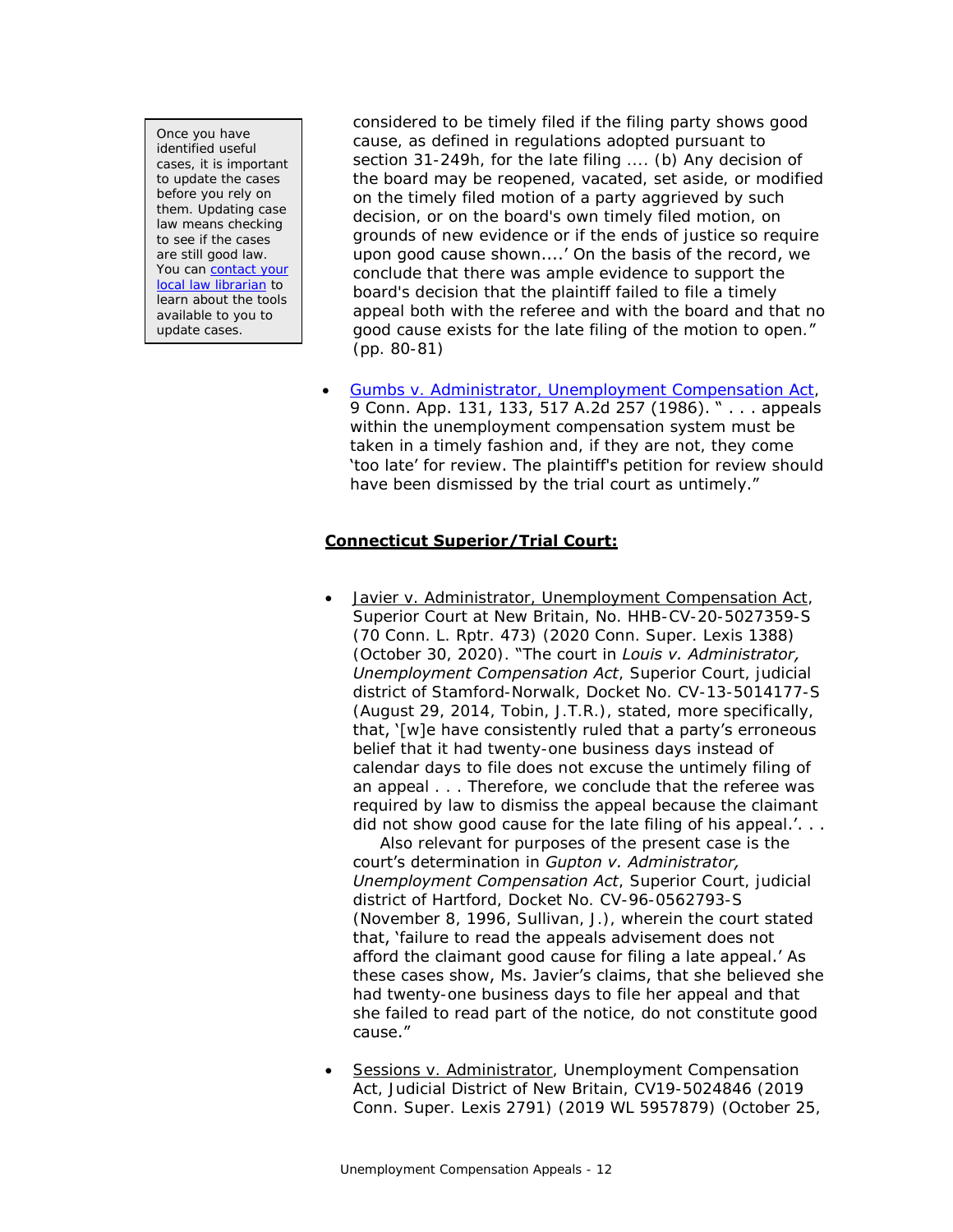Once you have identified useful cases, it is important to update the cases before you rely on them. Updating case law means checking to see if the cases are still good law. You can **contact** your [local law librarian](https://www.jud.ct.gov/lawlib/staff.htm) to learn about the tools available to you to update cases.

2019). "The claimant also maintained that she is awaiting the result of her grievance. In its decision to deny the motion to reopen, the Board stated that 'because the appeals division has independent authority to determine whether the claimant was discharged for disqualifying reasons, it is not required to await the outcome of proceedings, such as a grievance procedure, before issuing a decision. . . . We are bound to make a determination of eligibility for unemployment compensation benefits "at the earliest point administratively feasible."' Citing *[Java v.](https://scholar.google.com/scholar_case?case=17197447763704676646)  [California Department Resources Development](https://scholar.google.com/scholar_case?case=17197447763704676646)*, 402 U.S. 121." ---

"New evidence that will provide a basis for reopening the record must meet essentially the same test as the evidence required for granting a new trial. The evidence must be new, it must not have been discoverable through the exercise of due diligence, and it must be sufficiently material to provide some reasonable basis for producing a different outcome. *Grant v. Administrator*, Superior Court, judicial district of Hartford-New Britain at New Britain . . .Docket No. 410853 (February 22, 1984)." ---

"The defendant argues, and the court agrees, that the issues of overpayment and reimbursement are governed by statute and must be decided separately from this appeal."

- Dennis v. Administrator, Unemployment Compensation Act, Connecticut Superior Court, Judicial District of New Haven at New Haven, CV18-5041385-S (2018 Conn. Super. Lexis 2056) (August 27, 2018). "'A reviewing court must accept the findings made by the Board as to witness credibility and must defer to the agency's conclusions to be drawn from the evidence. *[Howell v. Administrator, Unemployment](https://scholar.google.com/scholar_case?case=10254994601704911550)  [Compensation Act](https://scholar.google.com/scholar_case?case=10254994601704911550)*, 174 Conn. 529, [391 A.2d] (1978) . . . ; *[Briggs v. State Employees Retirement Commission](https://scholar.google.com/scholar_case?case=16751863538163336290)*, 210 Conn. 214, 217, [554 A.2d 292] (1989).' *Cooper v. Administrator, Unemployment Compensation Act*, Superior Court judicial district of New London at Norwich, Docket No. CV 98 115055 (February 24, 2000, *Corradino, J.*)."
- **•** Scraders v. Administrator, Unemployment Comp. Act, Connecticut Superior Court, Judicial District of New Haven at New Haven, CV17-5039014 (2018 Conn. Super. Lexis 1650) (August 1, 2018). No abuse of discretion in board's dismissal of appeal for perceived lack of diligence and denial of motion to reopen.
- Cousins v. Administrator, Unemployment Compensation Act et al., Superior Court, Judicial District of New Haven at New Haven, NNH-CV17-5038021-S (65 CLR 670, 673) (2017 Conn. Super. Lexis 5175) (December 28, 2017). "When it comes to non-appearances due to scheduling or other 'good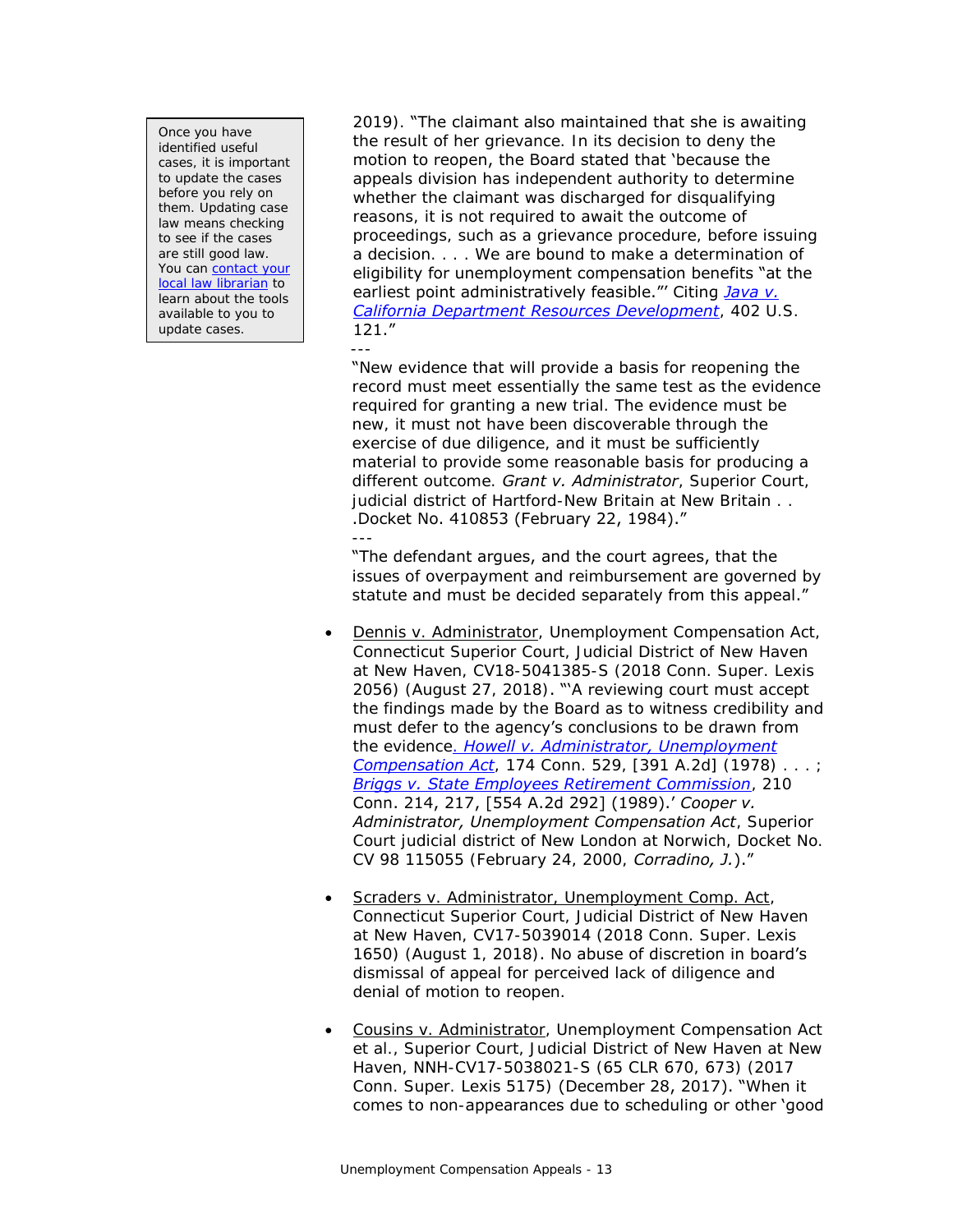faith' mistakes, the Board appears to have drawn a line based on how quickly the defaulting party contacts the Appeals Division to seek clarification or rectification once the error is discovered. . . ("We have excused a party's failure to appear at the referee's hearing as good faith error, where the party made a mistake about the hearing date or time, or failed to report to the correct hearing location, if the party acted diligently as soon as it discovered its error"). A telephone call to the Appeals Division later the same day of the scheduled hearing will serve as a basis to reopen a dismissal and schedule a new hearing, but such efforts any time after the day of the missed hearing will not be excused, absent some justification other than mere good-faith mistake. . . Again, this 'same day' rule strikes the court as unduly and unnecessarily harsh, but the court's preference for added leniency does not make the Board's exercise of discretion unreasonable or arbitrary in this context. The Board's decision must be affirmed."

• Walsh v. CT Unemployment Comp., Connecticut Superior Court, Judicial District of Hartford at Hartford, No. CV 99 0586121S (2002 Conn. Super. Lexis 664) (Feb. 26, 2002). "'[A]ppeals from the board to the Superior Court are specifically exempted from governance by General Statutes §§ 4-166 et seq., the Uniform Administrative Procedure Act. All appeals from the board to the Court are controlled by §§ 31-249b.' *[Calnan v. Administrator Unemployment](https://scholar.google.com/scholar_case?case=5635655257598766837)  [Compensation Act](https://scholar.google.com/scholar_case?case=5635655257598766837)*, 43 Conn. App. 779, 783, 686 A.2d 134 (1996)."

#### **WEST KEY NUMBERS:**

- Unemployment Compensation Judicial Review
	- ## 450 500
		- 450. In general
		- 455. Persons entitled to seek review; parties
		- 460. Time for proceedings
		- 469. Scope of review

474. – Deference to administrative determination, in general

- 476. Discretion of agency, and abuse thereof
- 477. Substitution of court's judgment for that of
- agency, in general
- 479. Additional evidence, consideration of
- 493. Particular cases and issues
- 495. Harmless error
- 496. Reversible error
- 497. Remand
- 498. Rehearing, reopening or reconsideration
- 500. Further review

**ENCYCLOPEDIAS:** . 76 *AmJur 2d* Unemployment Compensation (2016). Also available on Westlaw.

§ 211. Judicial Review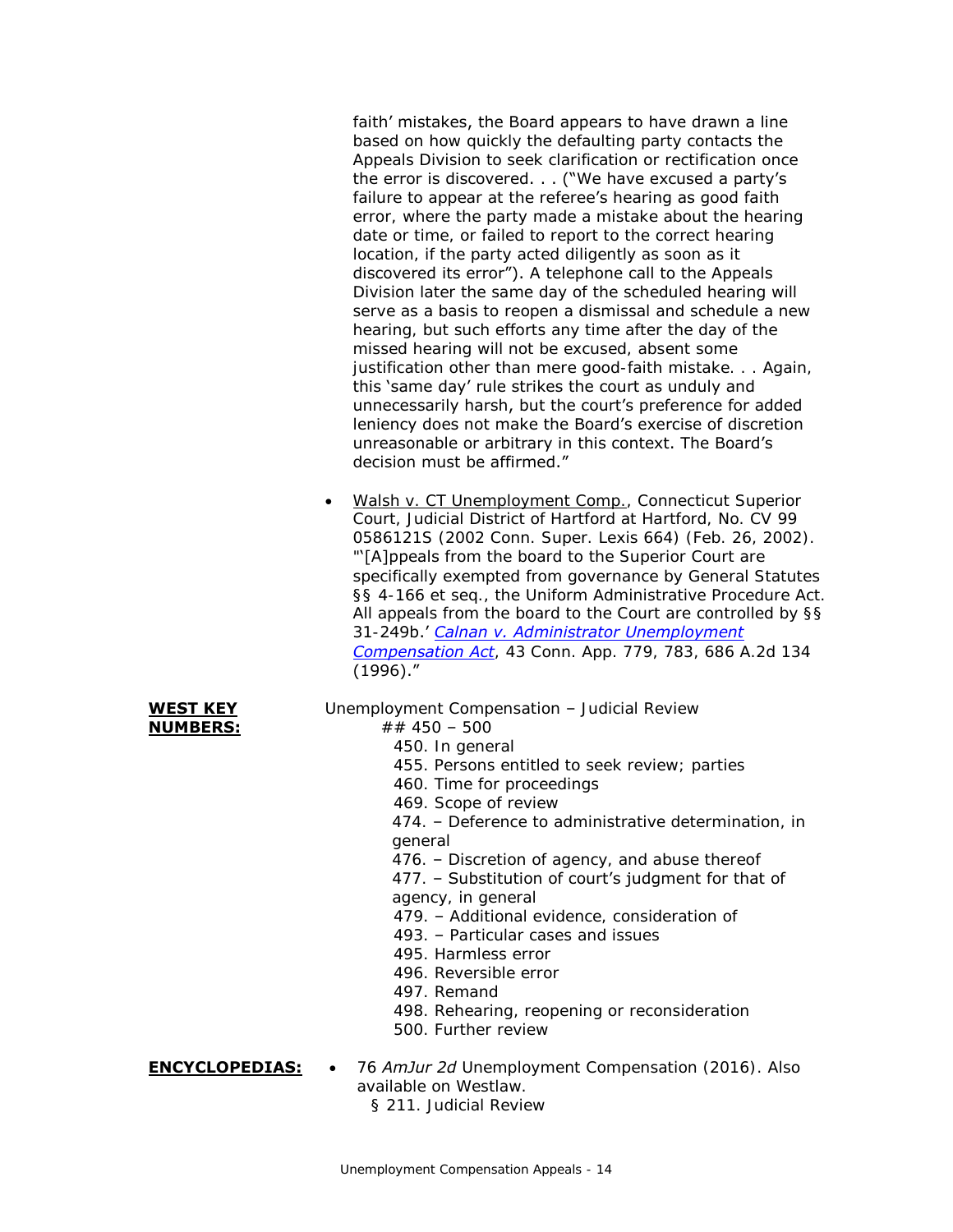- § 212. Standing
- § 213. Prior findings or decision subject to review
- § 214. Issues and evidence considered
- § 215. Attorney's fees; interest
- § 216. Standard of review, generally
- § 217. Application of "substantial evidence" standard
- 81A *CJS* Social Security and Public Welfare (2015). Also available on Westlaw.
	- 5. Judicial Review
		- a. In General
			- § 536. Generally
			- § 537. Nature and form of remedy
			- § 538. Decisions reviewable
			- § 539. Person entitled to obtain review
			- § 540. Necessary and proper parties
			- § 541. Record
		- b. Proceedings for Review
			- § 542. Generally
			- § 543. When jurisdiction acquired
			- § 544. Service of petition for review
			- § 545. Time for proceedings
			- § 546. Commencement of time to appeal
		- c. Scope of Review
			- § 547. Review as limited to decision of, and facts
			- before, administrative tribunal
			- § 548. Review as de novo
			- § 549. Review as limited to questions of law and to
			- review of agency's order; deference to agency
			- § 550. Harmless error
			- § 551. Burden of proof
			- § 552. Presumptions
			- § 553. Questions reviewable
			- § 554. Questions not reviewable
			- § 555. Questions not properly preserved for review
			- § 556. Findings of fact Generally
			- § 557. Conclusiveness
			- § 558. When findings may be set aside

§ 559. Particular findings found conclusive or adequately supported by evidence

§ 560. Particular findings found not supported by

- evidence and not binding on court
- § 561. Determination and Disposition Generally
- § 562. Reversal
- § 563. Remand
- § 564. To take additional evidence

#### § 565. Costs and attorney's fees

- § 566. Further Review Generally
- § 567. Appeal by administrative agency
- § 568. Decisions appealable
- § 569. Scope of review
- § 570. Findings of fact; conclusions of law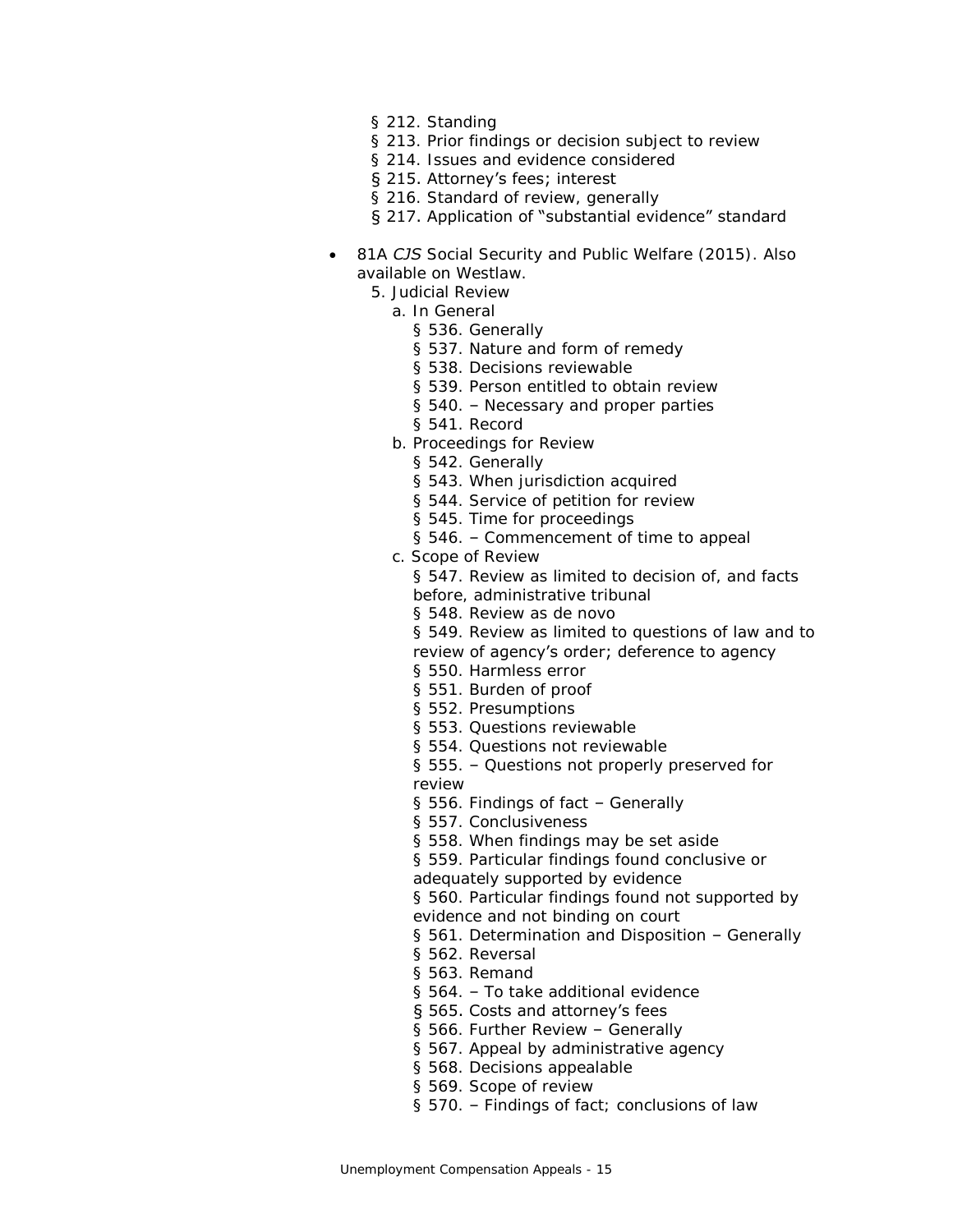§ 571. Determination and disposition

1 *Labor and Employment in Connecticut: A Guide to* 

Chapter 16. Termination of Employment § 16-5. Unemployment Compensation

§ 572. Costs

supplement.

§ 573. Attorney's fees

[.0a] Generally

§ 575. Exhaustion of administrative remedies

[a] Unemployment Compensation - Eligibility [e] Employee Benefits – Amount and Eligibility

*Employment Laws, Regulations and Practices*, 2nd ed., by Jeffrey L. Hirsch, Matthew Bender, 2000, with 2020

**TEXTS & TREATISES:**

Each of our law libraries own the Connecticut treatises cited. You can [contact](https://www.jud.ct.gov/lawlib/staff.htm) us or visit our [catalog](https://www.jud.ct.gov/lawlib/searchcatalog.html) to determine which of our law libraries own the other treatises cited or to search for more treatises.

References to online databases refer to in-library use of these databases. Remote access is not available.

[h] Extended benefits 1 Connecticut Practice Series, *Superior Court Civil Rules*, 2020-2021 ed., by Wesley W. Horton et al., Thomson West

(also available on Westlaw). Chapter 22. Unemployment Compensation See Authors' Comments after each section

[f] Ineligibility for Benefits [g] Benefits payable

 2 Connecticut Practice Series, *Connecticut Civil Practice Forms*, 4th ed., by Joel M. Kaye et al., Thomson West, 2004, with 2020-2021 supplement (also available on Westlaw).

> Authors' Comment to Form 204.2. Appeal from Decision of the Employment Security Board of Review, pp. 407- 410

- **Connecticut Employment Law**, 5<sup>th</sup> ed., by Pamela J. Moore, Connecticut Law Tribune, 2020.
	- Chapter 9. Unemployment Compensation
		- § 9-5. Appeal Procedures
			- § 9-5:1. Board of Review
			- § 9-5:2. Record Review or Testimony
			- § 9-5:3. Written Decisions
			- § 9-5:4. Appeal to Superior Court
			- § 9-5:4.1. Standard of Review
- 1 *West's Connecticut Rules of Court Annotated*, 2021 ed., Thomson West.

Chapter 22. Unemployment Compensation See Notes of Decisions for each section

Public access to law review databases is available on-site at each of our [law](https://www.jud.ct.gov/lawlib/staff.htm)  [libraries.](https://www.jud.ct.gov/lawlib/staff.htm)

**LAW REVIEWS:** . Robert A. DeMarco, *Connecticut Unemployment Compensation: Eligibility, Disqualification and the Appeal Process*, 5 University of Bridgeport Law Review 145, issue 1, pp. 145-174 (1983)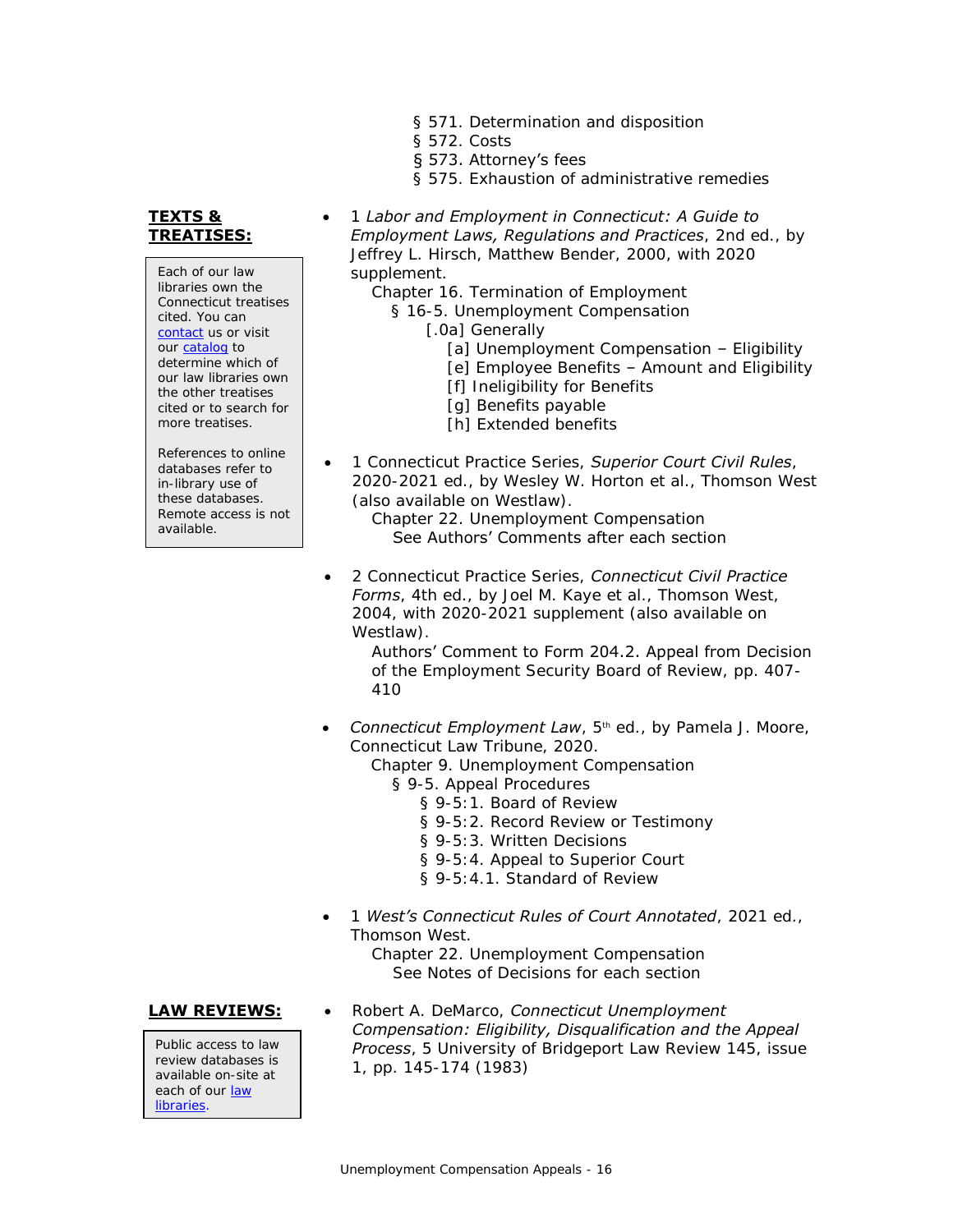## Section 1a: Record

A Guide to Resources in the Law Library

<span id="page-16-0"></span>**SCOPE:** Bibliographic resources regarding the record and motions to correct the record in Connecticut unemployment compensation appeals to the superior court.

#### **DEFINITIONS: Function of the Court:**

**"**Such appeals are heard by the court upon the certified copy of the record filed by the board. The court does not retry the facts or hear evidence. It considers no evidence other than that certified to it by the board, and then for the limited purpose of determining whether the finding should be corrected, or whether there was any evidence to support in law the conclusions reached." CT Practice Book § [22-9\(a\)](https://www.jud.ct.gov/Publications/PracticeBook/PB.pdf#page=279) (2021).

#### **Board responsibilities:**

"In all cases, the board shall certify the record to the court." Conn. Gen. Stat. § [31-249b](https://www.cga.ct.gov/current/pub/chap_567.htm#sec_31-249b) (2021).

"At the time the petition is mailed to the clerk, or as soon thereafter as practicable, the chair of the board shall cause to be mailed to the clerk a certified copy of the record . . ." Conn. Practice Book § [22-1\(b\)](https://www.jud.ct.gov/Publications/PracticeBook/PB.pdf#page=278) (2021).

"Upon request of the court, the board shall (1) in cases in which its decision was rendered on the record of such hearing before the referee, prepare and verify to the court a transcript of such hearing before the referee; and (2) in cases in which its decision was rendered on the record of its own evidentiary hearing, provide and verify to the court a transcript of such hearing of the board." Conn. Gen. Stat. § [31-249b](https://www.cga.ct.gov/current/pub/chap_567.htm#sec_31-249b) (2021).

"The judicial authority may, on request of a party to the action or on its own motion, order the board to prepare and verify to the court a transcript of the hearing before the referee in cases in which the board's decision was rendered on the record of such hearing, or a transcript of the hearing before the board in cases in which the board's decision was rendered on the record of its own evidentiary hearing." Conn. Practice Book  $\S 22-1(c)$  $\S 22-1(c)$ (2021).

### **Contents of the record:**

"The record shall consist of the notice of appeal to the referee and the board, the notices of hearing before them, the referee's findings of fact and decision, the findings and decision of the board, all documents admitted into evidence before the referee and the board or both and all other evidentiary material accepted by them." Conn. Gen. Stat.  $\S$  [31-249b](https://www.cga.ct.gov/current/pub/chap_567.htm#sec_31-249b) (2021).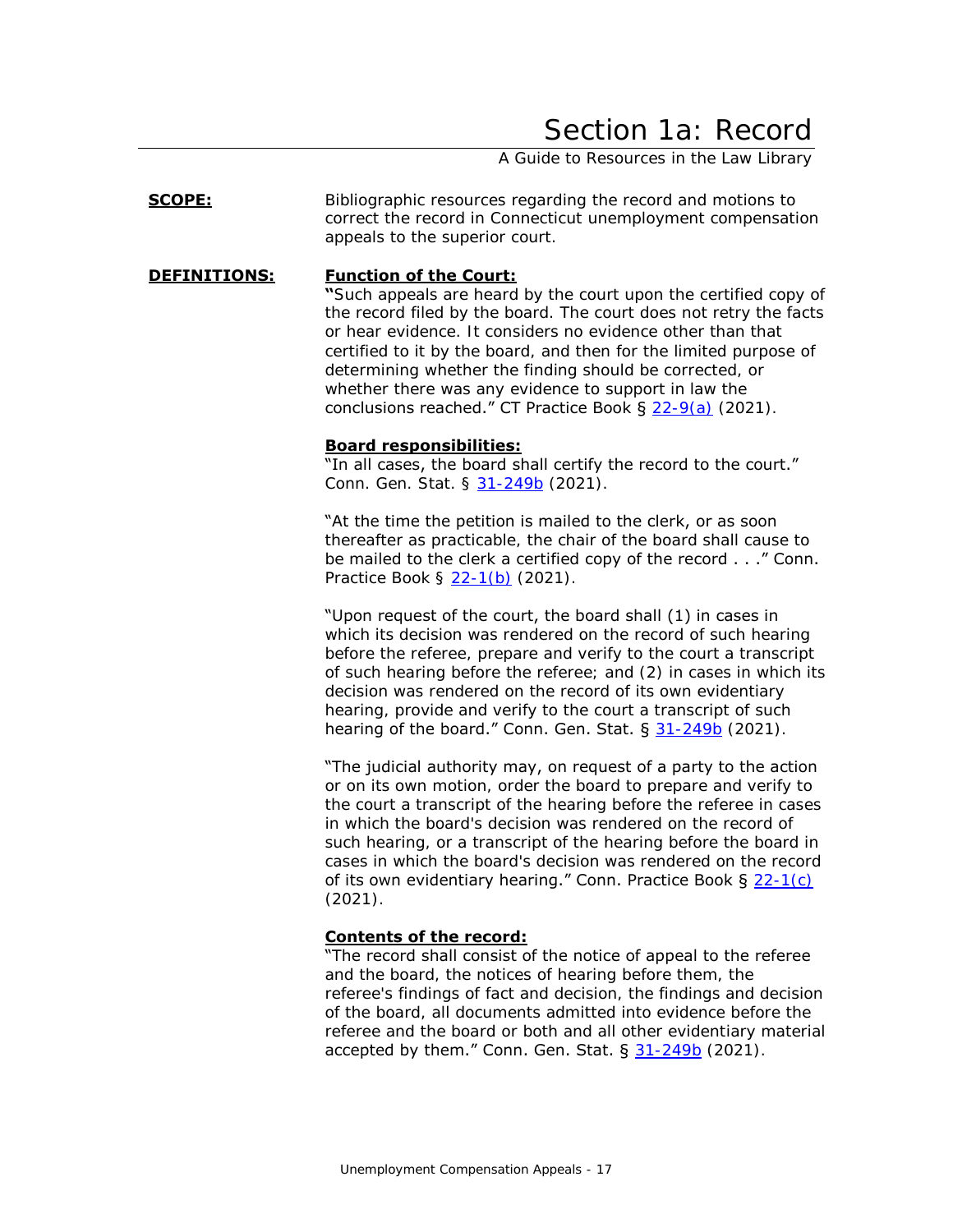"[T]he record . . . shall consist of the notice of appeal to the referee and the board, the notices of hearing before them, the referee's findings of fact and decision, the findings and decision of the board, all documents admitted into evidence before the referee and the board or both, and all other evidentiary material accepted by them." Conn. Practice Book § [22-1\(b\)](https://www.jud.ct.gov/Publications/PracticeBook/PB.pdf#page=278) (2021).

"Following the Board's receipt of such appeal, the Chairman

shall, pursuant to the existing law, cause the original appeal petition and the appeal record to be certified to the appropriate Superior Court. Such record shall consist of all pertinent file records concerning such appeal including:

(1) the relevant Administrator's record in the file;

(2) all appeals and accompanying materials filed with the Appeals Division;

(3) all written notices and decisions of the Appeals Division;

(4) all written requests, motions, argument or material correspondence timely-filed or considered concerning such appeal;

(5) the Appeals Division record of oral requests, reports, notifications and decisions made pursuant to these regulations concerning such appeal;

(6) all documents and exhibits admitted into evidence by the Appeals Division;

(7) all other evidentiary material accepted by the Appeals Division.

(c) Each such certification to the Superior Court pursuant to subsection (b) above shall have, as a cover sheet, a notice of such certification which itemizes the appeal record thus certified. Such notice shall be prepared and delivered in accordance with Section 31-237g-13(a) of these regulations and each copy of such notice mailed to the parties, attorneys and authorized agents of record shall include a copy of the appeal to the Superior Court. . .

(e) Upon request of the Superior Court, the Board shall prepare and certify to the Court a transcript of the hearing before the Referee and/or the Board, as the court may direct." Regulations of CT State Agencies § [31-237g-51\(b\).](https://eregulations.ct.gov/eRegsPortal/Browse/RCSA/Title_31Subtitle_31-237gSection_31-237g-51/)

#### **ADDITIONAL INFORMATION:**

### **Motion to correct the record:**

"**If the appellant desires to have the finding of the board corrected, he or she must, within two weeks after the record has been filed** in the Superior Court, unless the time is extended for cause by the board, **file with the board a motion for the correction of the finding** and with it such portions of the evidence as he or she deems relevant and material to the corrections asked for, certified by the stenographer who took it; but if the appellant claims that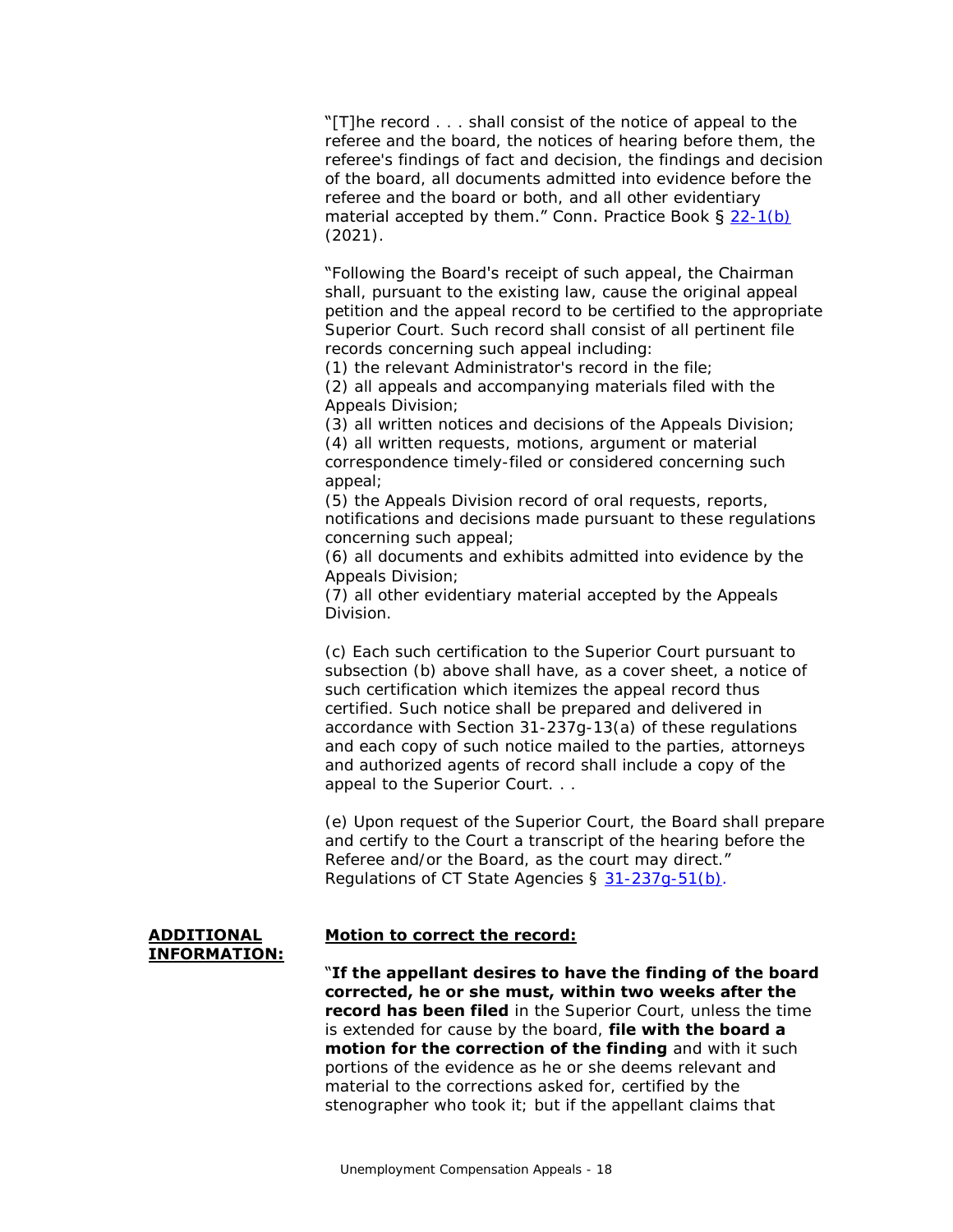substantially all the evidence is relevant and material to the corrections sought, he or she may file all of it, so certified, indicating in the motion so far as possible the portion applicable to each correction sought. The board shall forthwith upon the filing of the motion and of the transcript of the evidence, give notice to the adverse party or parties." (Emphasis added.) Conn. Practice Book § [22-4](https://www.jud.ct.gov/Publications/PracticeBook/PB.pdf#page=278) (2021).

#### "Any party who objects to the inclusion or exclusion of

documents in the record certified to the Superior Court may file with the Board a request to correct the certification. The Board, upon notice to the parties, shall issue a written decision on such request and shall certify to the court the request, any objection to the request, the Board's decision, and any correction to the record originally certified." Regulations of CT State Agencies § 31-237q-51(d).

#### **Motion to correct findings:**

"(a) A party seeking to have the findings of fact of the Board corrected must file a motion to correct findings of fact with the Board. Such motion must be filed within two weeks of the Board's filing of the record of an appeal to the Superior Court. A party may, within such two-week period, seek an extension of time for the filing of such a motion, and the Board shall grant an extension where the moving party indicates that it has filed with the Superior Court a request that the Board prepare a transcript of the hearings before the Referee and the Board or otherwise demonstrates good cause for its request. The Board shall deny an untimely request for an extension of time unless the moving party demonstrates good cause for failing to file its request within the two-week period. For purposes of this provision, good cause shall include such factors listed in Section 31-237g-49 of these regulations as may be relevant. The moving party should indicate in and attach to its motion such portions of the evidence, including relevant portions of the transcript, which support each correction sought." Regulations of CT State Agencies § 31-237q-51a.

#### **Notice and objection:**

"(b) Upon receipt of a motion to correct findings, the Board shall provide each adverse party notice of the filing of the motion. Each adverse party shall have seven (7) calendar days from the mailing of the Board's notice in which to file with the Board objections to the motion to correct. Any objecting party may file with the Board additional evidence which it believes is relevant and material to the motion to correct." Regulations of CT State Agencies § 31-237q-51a.

#### **Decision on motion to correct:**

"(c) Upon expiration of the time provided for filing objections, the Board shall issue a written decision on the motion to correct. The Board shall certify to the Court the motion, any objection thereto, and the Board's decision. If the Board denies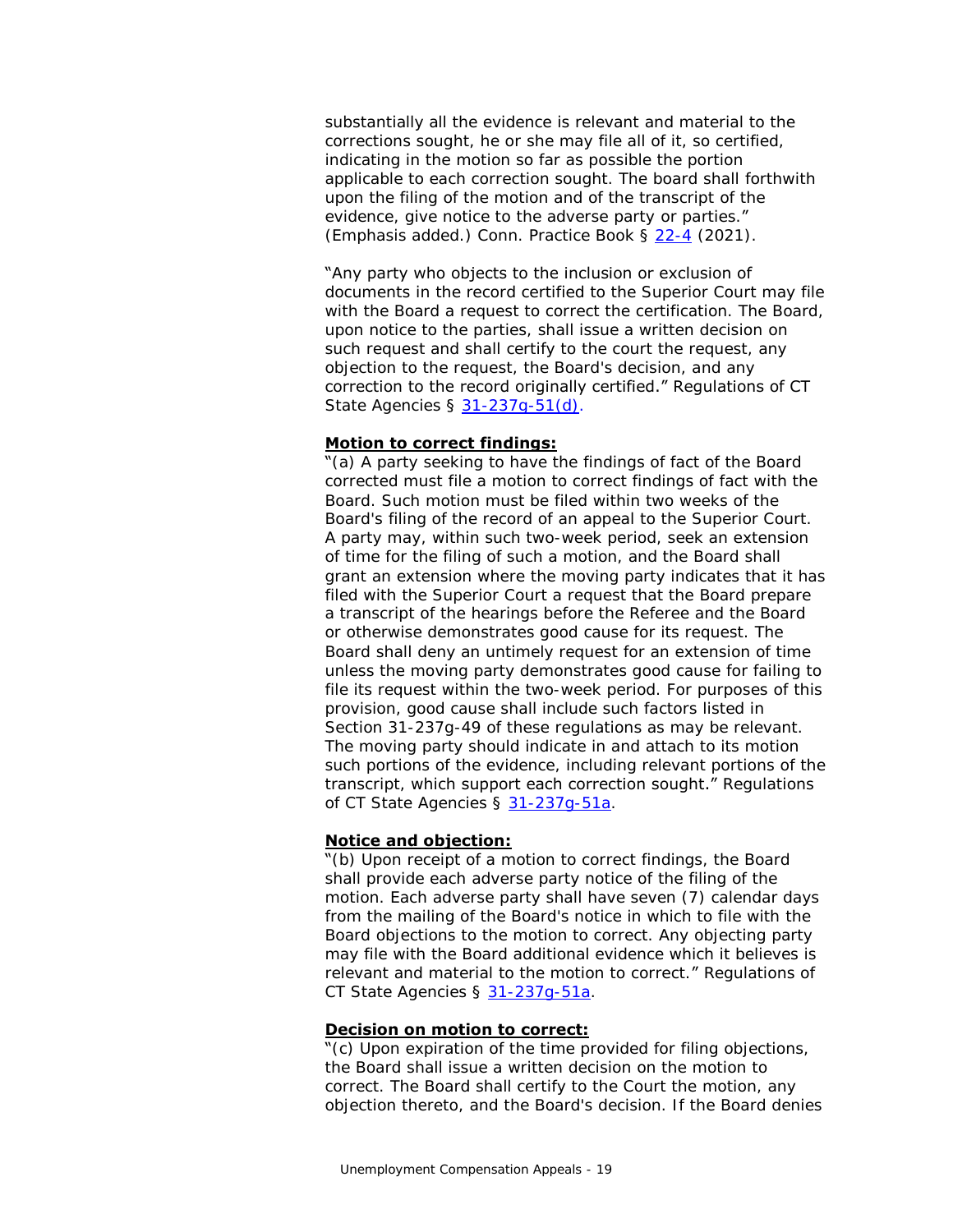the motion to correct in whole or in part, and the denial is made an additional ground of appeal to the Court, the Board shall certify to the Court all evidence and transcripts, not previously certified, which the Board deems relevant and material." Regulations of CT State Agencies § [31-237g-51a.](https://eregulations.ct.gov/eRegsPortal/Browse/RCSA/Title_31Subtitle_31-237gSection_31-237g-51a/)

### **Claims of error on decision on motion to correct:**

"(d) Any party to the appeal may file claims of error concerning the Board's decision on a motion to correct the finding. Such claims shall be filed with the Court within two weeks from the date on which the Board's decision on the motion to correct was mailed to the party making the claim and shall contain a certification that a copy thereof has been served on the Board and on each other party to the appeal in accordance with Sec. 120 of the Practice Book.

The appellant shall include his or her claims of error in the appeal petition unless they are filed subsequent to the filing of that petition, in which case they shall be set forth in an amended petition." Regulations of CT State Agencies § [31-](https://eregulations.ct.gov/eRegsPortal/Browse/RCSA/Title_31Subtitle_31-237gSection_31-237g-51a/) [237g-51a.](https://eregulations.ct.gov/eRegsPortal/Browse/RCSA/Title_31Subtitle_31-237gSection_31-237g-51a/)

"When considering an appeal from the board, we have stated that [a] plaintiff's failure to file a timely motion [to correct] the board's findings in accordance with [Practice Book] §22-4 prevents further review of those facts found by the board . . . In the absence of a motion to correct the findings of the board the court is not entitled to retry the facts or hear evidence. It considers no evidence other than that certified to it by the board, and then for the limited purpose of determining whether

. . . there was any evidence to support in law the conclusions reached." *Davis [v. Administrator, Unemployment](https://scholar.google.com/scholar_case?case=6064580640916321369)  [Compensation Act](https://scholar.google.com/scholar_case?case=6064580640916321369)*, 155 Conn. App. 259, 262-63, 109 A.3d 540 (2015).

You can visit your local law library or search the most recent [statutes](https://search.cga.state.ct.us/r/statute/) and [public acts](https://search.cga.state.ct.us/r/adv/dtsearch_form.asp) on the Connecticut General Assembly website.

Amendments to the Practice Book (Court Rules) are published in the [Connecticut](https://jud.ct.gov/lawjournal/)  [Law Journal](https://jud.ct.gov/lawjournal/) and posted [online.](https://www.jud.ct.gov/pb.htm)

**STATUTES:** Conn. Gen. Stat. (2021)

[Title 31.](https://www.cga.ct.gov/current/pub/title_31.htm) Labor [Chapter 567.](https://www.cga.ct.gov/current/pub/chap_567.htm) Unemployment Compensation § [31-249b.](https://www.cga.ct.gov/current/pub/chap_567.htm#sec_31-249b) Appeal

**COURT RULES:** Connecticut Practice Book (2021)

[Chapter 22.](https://www.jud.ct.gov/Publications/PracticeBook/PB.pdf#page=278) Unemployment Compensation

- § 22-1. Appeal
- § 22-3. Finding
- § 22-4. Correction of Finding; Motion to Correct Finding
- § 22-5. Evidence to Be Filed by Appellee
- § 22-6. Motion to Correct by Appellee
- § 22-7. Duty of Board on Motion to Correct

§ 22-8. – Claiming Error on Board's Decision on Motion to Correct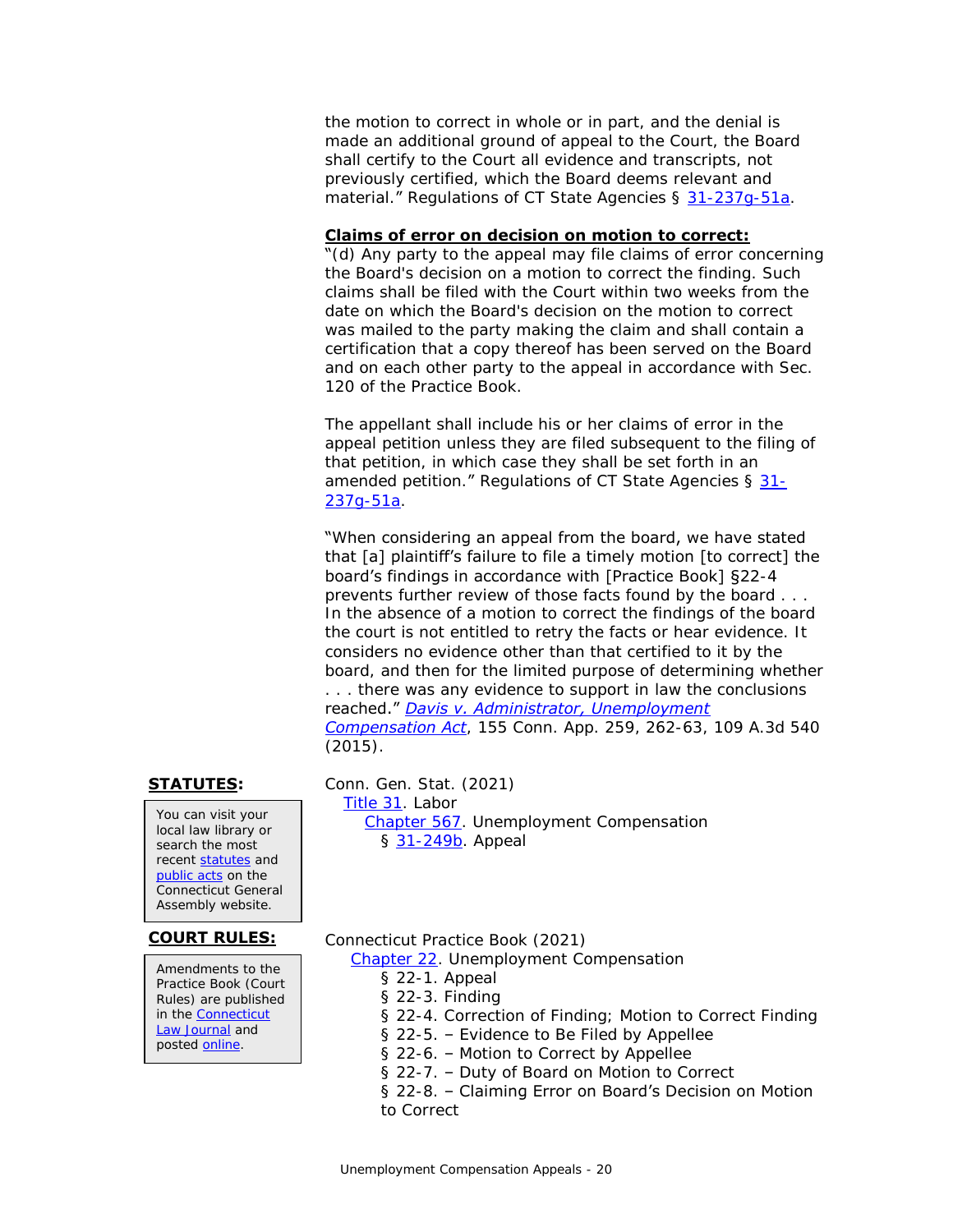§ 22-9. Function of the Court

#### **ONLINE RESOURCES:**

Once you have identified useful cases, it is important to update the cases before you rely on them. Updating case law means checking to see if the cases are still good law. You can contact your [local law librarian](https://www.jud.ct.gov/lawlib/staff.htm) to learn about the tools available to you to update cases.

[Step 4: Ask the Board to make corrections,](https://ctlawhelp.org/en/node/466?s=6) from [Appealing an](https://ctlawhelp.org/en/node/466)  [Unemployment Decision to Superior Court,](https://ctlawhelp.org/en/node/466) by CTLawHelp.org

**FORMS:** Motion to the Board of Review to Correct Findings of Fact, [Finkenstein v. Administrator,](https://scholar.google.com/scholar_case?case=17716164974626879685) 192 Conn. 104, records and briefs, argued November 1983. [Figure 1.](#page-25-0)

> Decision of the Board on Motion to Correct Findings of Fact, [Finkenstein v. Administrator,](https://scholar.google.com/scholar_case?case=17716164974626879685) 192 Conn. 104, records and briefs, argued November 1983. [Figure 2.](#page-26-0)

### **CASES: Connecticut Supreme Court:**

 [Finkenstein v. Administrator,](https://scholar.google.com/scholar_case?case=17716164974626879685) 192 Conn. 104, 112-113, 470 A.2d 1196, 1984 Conn. Lexis 507 (1984). "We have stated previously that the Superior Court does not retry the facts or hear evidence in appeals under our unemployment compensation legislation. Rather, *it acts as an appellate court to review the record certified and filed by the board of review. [Burnham v. Administrator](https://scholar.google.com/scholar_case?case=10323498003365692465)*, 184 Conn. 317, 321, 439 A.2d 1008 (1981). The court 'is bound by the findings of subordinate facts and reasonable factual conclusions made by the appeals referee where, as here, the board of review adopted the findings and affirmed the decision of the referee.' Id., quoting *[DaSilva v.](https://scholar.google.com/scholar_case?case=14797611728656982485)  [Administrator](https://scholar.google.com/scholar_case?case=14797611728656982485)*, 175 Conn. 562, 564, 402 A.2d 755 (1978). 'Conclusions of law reached by the referee cannot stand, however, if the court determines that they resulted from an incorrect application of the law to the facts found or could not reasonably and logically follow from such facts. Although the court may not substitute its own conclusions for those of the referee, the court's ultimate duty is to decide whether the referee acted unreasonably, arbitrarily or illegally. *[Guevara v. Administrator](https://scholar.google.com/scholar_case?case=15812524433818120249)* [172 Conn. 492, 495, 374 A.2d 1101 (1977)].' . . . Thus, we have recognized that our standard of review in administrative proceedings must allow for judicial scrutiny of claims such as constitutional error, jurisdictional error, or error in the construction of an agency's authorizing statute." (Emphasis added.)

### **Connecticut Appellate Court:**

• [Seward v. Administrator, Unemployment Compensation Act,](https://scholar.google.com/scholar_case?case=6474200747221317108) 191 Conn. App. 578, 586, 215 A3d 202 (2019). "(failure to file timely motion for correction of board's findings in accordance with Practice Book § 22-4 prevents further review of facts found by board); *[Shah v. Administrator,](https://scholar.google.com/scholar_case?case=7077643913201229042)  [Unemployment Compensation Act](https://scholar.google.com/scholar_case?case=7077643913201229042)*, 114 Conn. App. 170, 176, 968 A.2d 971 (2009)."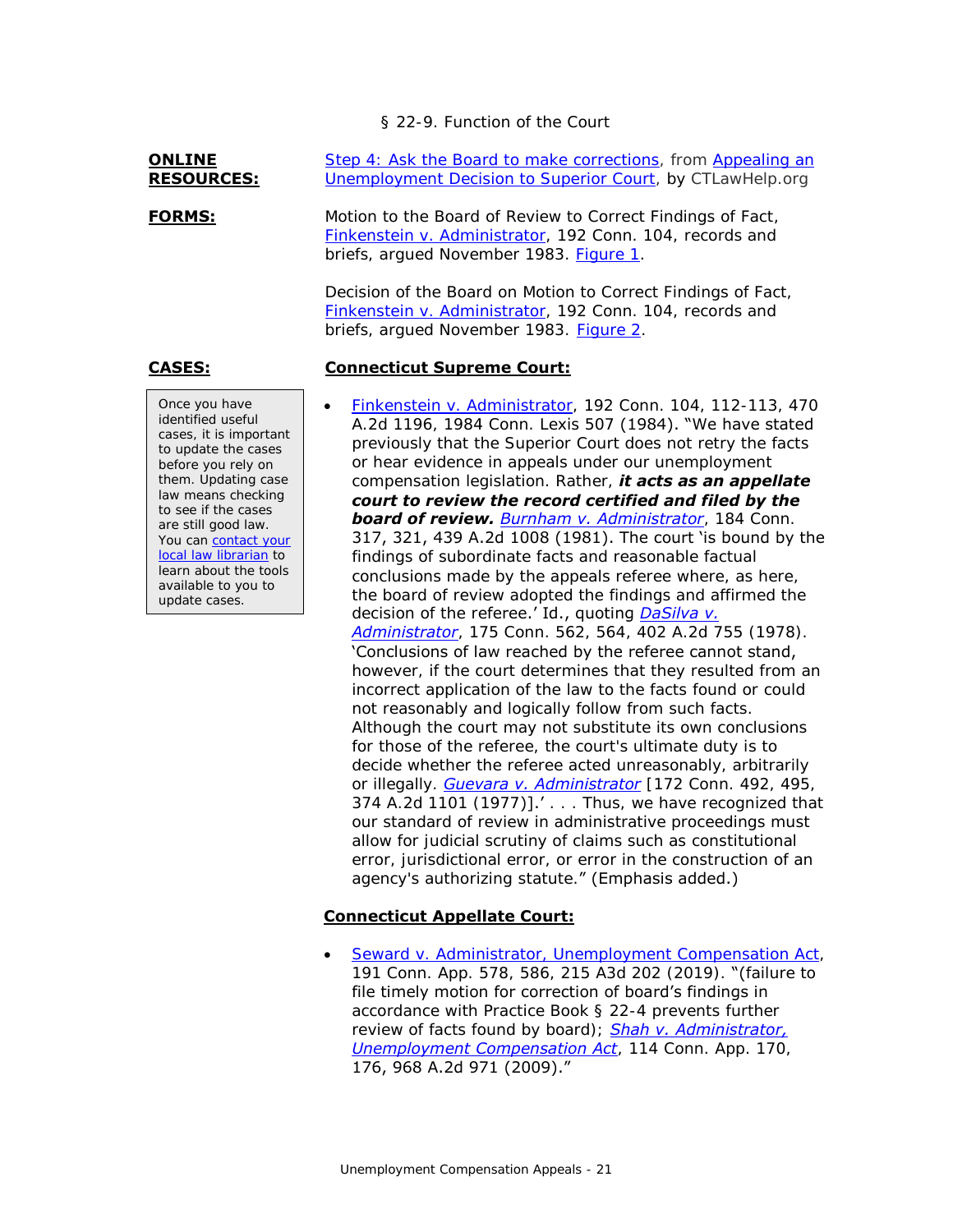Once you have identified useful cases, it is important to update the cases before you rely on them. Updating case law means checking to see if the cases are still good law. You can contact your [local law librarian](https://www.jud.ct.gov/lawlib/staff.htm) to learn about the tools available to you to update cases.

[Pajor v. Administrator, Unemployment Compensation Act,](https://scholar.google.com/scholar_case?case=16070324087110718984)

174 Conn. App. 157, 165, 165 A.3d 265 (2017). "The plaintiff is also incorrect in his assertion that the filing of such a motion [to correct] permits the court to review the board's credibility determinations. Practice Book § 22–9 (b) provides: 'Corrections by the court of the board's finding will only be made upon the refusal to find a material fact which was an admitted or undisputed fact, upon the finding of a fact in language of doubtful meaning so that its real significance may not clearly appear, or upon the finding of a material fact without evidence.' Section 22–9 (a) provides that, despite the filing of a motion to correct, a court's review of the board's findings does not extend to 'conclusions of the board when these depend on the weight of the evidence and the credibility of witnesses.'"

• Martinez v. Administrator, Unemployment Compensation [Act,](https://scholar.google.com/scholar_case?case=8698784330125960020) 170 Conn. App. 333, 338-339, 154 A.3d 1048 (2017). "Practice Book § 22-4 provides the mechanism for the correction of the board's findings. It states that '[i]f the [plaintiff] desires to have the finding of the board corrected, he or she must, within two weeks after the record has been filed in the superior court ... file with the board a motion for the correction of the finding and with it such portions of the evidence as he or she deems relevant and material to the corrections asked for....'

'A plaintiff's failure to file a timely motion [to correct] the board's findings in accordance with [Practice Book] § 22-4 prevents further review of those facts found by the board.... In the absence of a motion to correct the findings of the board, the court is not entitled to retry the facts or hear new evidence.' (Internal quotation marks omitted.) *[Resso v. Administrator](https://scholar.google.com/scholar_case?case=8655901991218796277)*, Unemployment Compensation Act, 147 Conn. App. 661, 665, 83 A.3d 723 (2014).

In the present case, the plaintiff failed to file a motion to correct with the board, a necessary prerequisite to a challenge of the board's findings. Despite no motion being filed, the court, in examining the board's decision, reviewed the evidence to determine its sufficiency and its credibility, and then substituted its own conclusions for those of the board. Specifically, the court determined that there was no finding that, if jury duty was cancelled, the employer required its employees to return to work. In addition, the court determined that the record did not indicate whether the plaintiff went to the court and was told jury duty was cancelled or at what time the plaintiff was told jury duty was cancelled. Moreover, the court determined that Accuosti's knowing that jury duty was cancelled on October 21 because he looked it up on the judicial branch website was not credible. Absent a motion to correct, the court did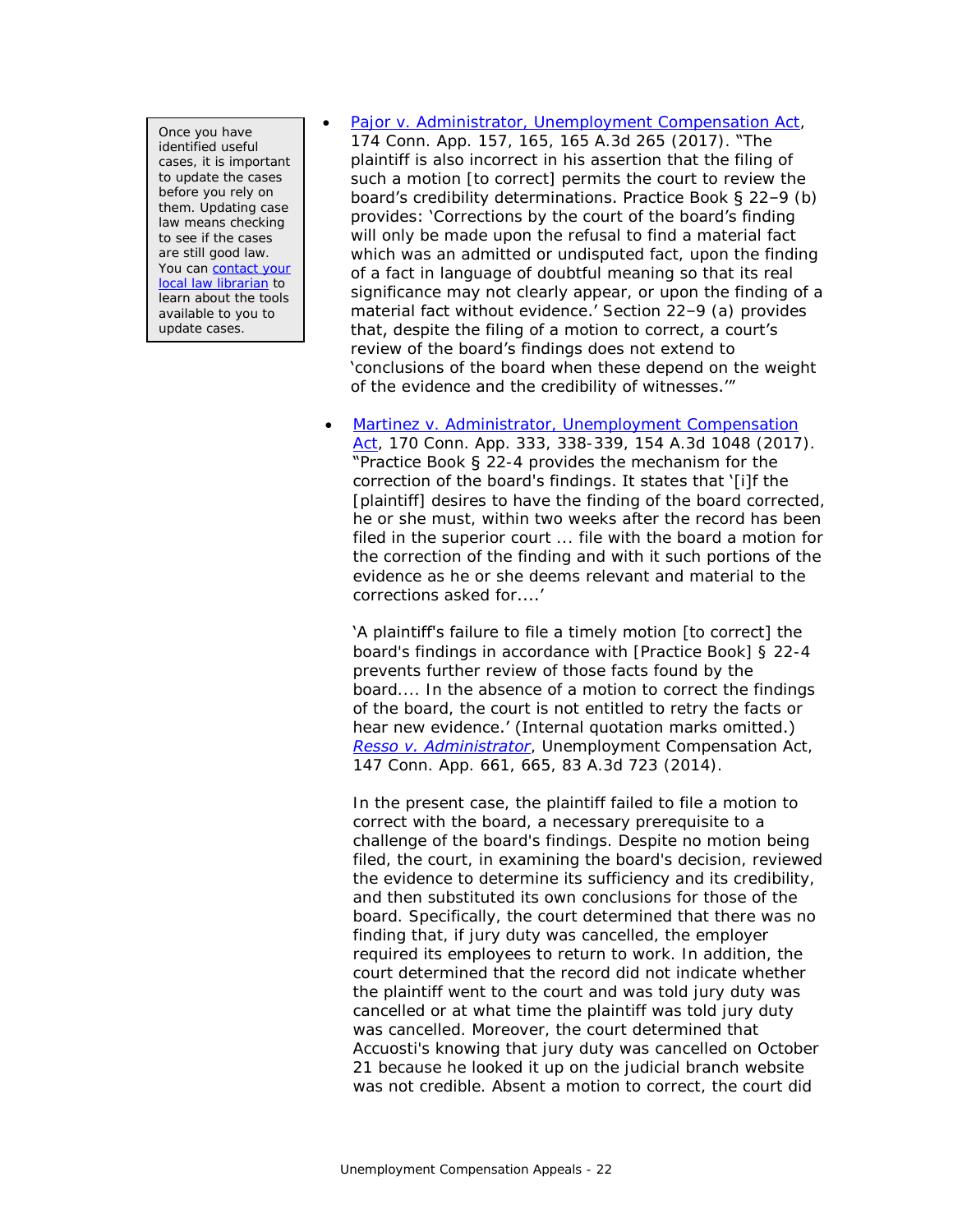Once you have identified useful cases, it is important to update the cases before you rely on them. Updating case law means checking to see if the cases are still good law. You can contact your [local law librarian](https://www.jud.ct.gov/lawlib/staff.htm) to learn about the tools available to you to update cases.

not have the authority to attack the findings of the board and make these new findings."

 [Phillips v. Administrator, Unemployment Compensation Act,](https://scholar.google.com/scholar_case?case=12160900474419414886) 157 Conn. App. 342, 115 A3d 1162 (2015). "The board noted the underlying record may not be supplemented without good cause. Although new evidence may provide a basis for opening the record, the evidence must be new and not discoverable through the exercise of due diligence. See Regs., Conn. State Agencies § 31-237g-35; *Meehan Real Estate* v. *Administrator, Unemployment Compensation Act*, Superior Court, judicial district of Windham, Docket No. CV-11-5005707-S (April 2, 2012). The board's review of a referee's decision is limited to the existing record." (p. 348)

"The plaintiff also attempted to raise new allegations outside of the existing record, which she may not do. See *Mayo* v. *[Administrator, Unemployment Compensation Act](https://scholar.google.com/scholar_case?case=1888492195560504605)*, 136 Conn. App. 298, 301–302, 44 A.3d 883 (2012)." (pp. 348-349)

"The board stated that even if it had considered the plaintiff's new claims, they were not likely to alter its conclusion. The board further stated that although a party to an unemployment compensation proceeding has the right to be represented by counsel, a party is not provided a second hearing if the party failed to obtain legal representation at the first hearing. See Regs., Conn. State Agencies § 31-237g-11 (a)." (p. 349)

- Chicatell v. Administrator, Unemployment Compensation [Act,](https://scholar.google.com/scholar_case?case=6894887016689582239) 145 Conn. App. 143, 149, 74 A. 3d 519 (2013). "Further, it bears repeating that '[i]n the absence of a motion to correct the findings of the board, the court is not entitled to retry the facts or hear evidence. It considers no evidence other than that certified to it by the board, and then for the limited purpose of determining whether . . . there was any evidence to support in law the conclusions reached. [The court] cannot review the conclusions of the board when these depend upon the weight of the evidence and the credibility of witnesses.' (Internal quotation marks omitted.) Id., 275, citing Practice Book § 22-9 (a)."
- [Manukyan v. Administrator, Unemployment Compensation](https://scholar.google.com/scholar_case?case=17590621152325959132)  [Act,](https://scholar.google.com/scholar_case?case=17590621152325959132) 139 Conn. App. 26, 54 A.3d 602 (2012). "Our Supreme Court has held that when the Superior Court reviews an appeal from the employment security board of review (board), and no timely motion to correct has been filed with the board, the board's factual findings are not subject to further review by the Superior Court or an appellate court. *[JSF Promotions, Inc. v. Administrator, Unemployment](https://scholar.google.com/scholar_case?case=14182612149453531095)  [Compensation Act](https://scholar.google.com/scholar_case?case=14182612149453531095)*, 265 Conn. 413, 422, 828 A.2d 609 (2003). The court only looks to whether the referee's and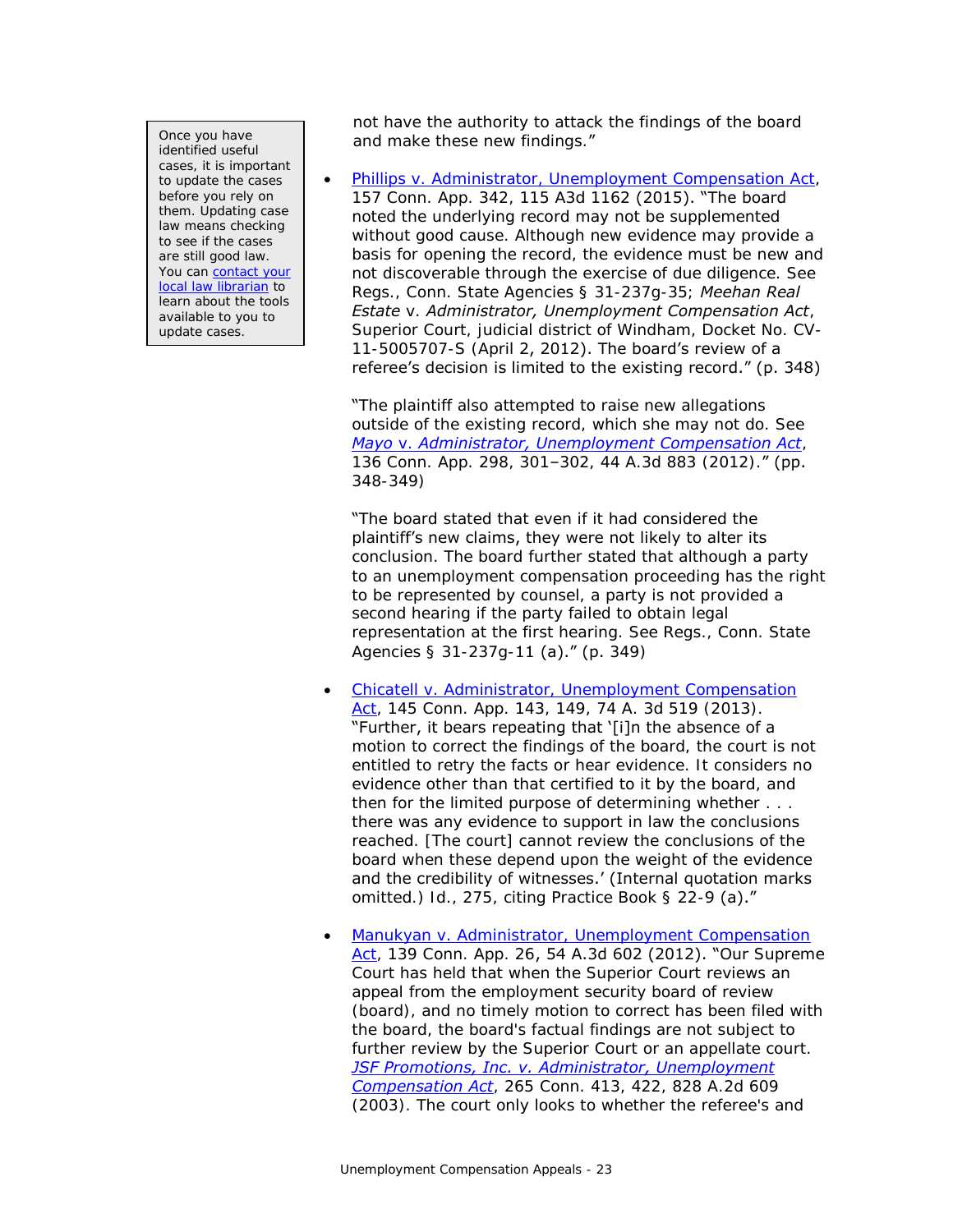board's conclusions are reasonably and logically drawn. See *[Howell v. Administrator, Unemployment Compensation Act](https://scholar.google.com/scholar_case?case=10254994601704911550)*, 174 Conn. 529, 533, 391 A.2d 165 (1978) . . ." (pp. 27-28)

"It was the plaintiff's obligation, under practice Book § 22- 4, to make a timely motion to correct if he claimed any lack of clarity or error in the board's findings  $\dots$  " (p. 38)

### **Connecticut Trial/Superior Court:**

• Sessions v. Administrator, Unemployment Compensation Act, Judicial District of New Britain, CV19-5024846 (2019 Conn. Super. Lexis 2791) (2019 WL 5957879) (October 25, 2019). "The issue in this appeal is whether the decision of the board that the plaintiff is ineligible for benefits because she was discharged by her employer for willful misconduct in the course of her employment resulted from a correct application of the law to the facts found and could reasonably and logically follow from such facts. *[Robinson v.](https://scholar.google.com/scholar_case?case=3748006908623281524)  [Unemployment Security Board of Review](https://scholar.google.com/scholar_case?case=3748006908623281524)*, Supra, 181 Conn. 5. The plaintiff did not file a motion to correct the facts found. After reviewing the certified record and the parties' pleadings and arguments, the court concludes that the decisions of the Board to deny the Motion to Reopen and to deny the claimant eligibility for unemployment compensation benefits follow reasonably and logically from the facts found and correctly apply the law to those facts. The findings of fact and conclusions of law are not arbitrary, illegal or an abuse of discretion."

**WEST KEY** 

Unemployment Compensation – Judicial Review ## 450-500 465. Record; transcript

 2 Connecticut Practice Series, *Connecticut Civil Practice Forms*, 4th ed., by Joel M. Kaye et al., Thomson West, 2004, with 2020-2021 supplement (also available on Westlaw).

Authors' Comment to Form 204.2, pp. 407-410

- 1 Connecticut Practice Series, *Superior Court Civil Rules*, 2020-2021 ed., by Wesley W. Horton et al., Thomson West (also available on Westlaw). Chapter 22. Unemployment Compensation See Authors' Comments after each section
- **Connecticut Employment Law**, 5<sup>th</sup> ed., by Pamela J. Moore, Connecticut Law Tribune, 2020. Chapter 9. Unemployment Compensation
	- § 9-5. Appeal Procedures
		- § 9-5:1. Board of Review
		- § 9-5:2. Record Review or Testimony

# **NUMBERS:**

### **TEXTS & TREATISES:**

Each of our law libraries own the Connecticut treatises cited. You can [contact](https://www.jud.ct.gov/lawlib/staff.htm) us or visit our [catalog](https://www.jud.ct.gov/lawlib/searchcatalog.html) to determine which of our law libraries own the other treatises cited or to search for more treatises.

References to online databases refer to in-library use of these databases. Remote access is not available.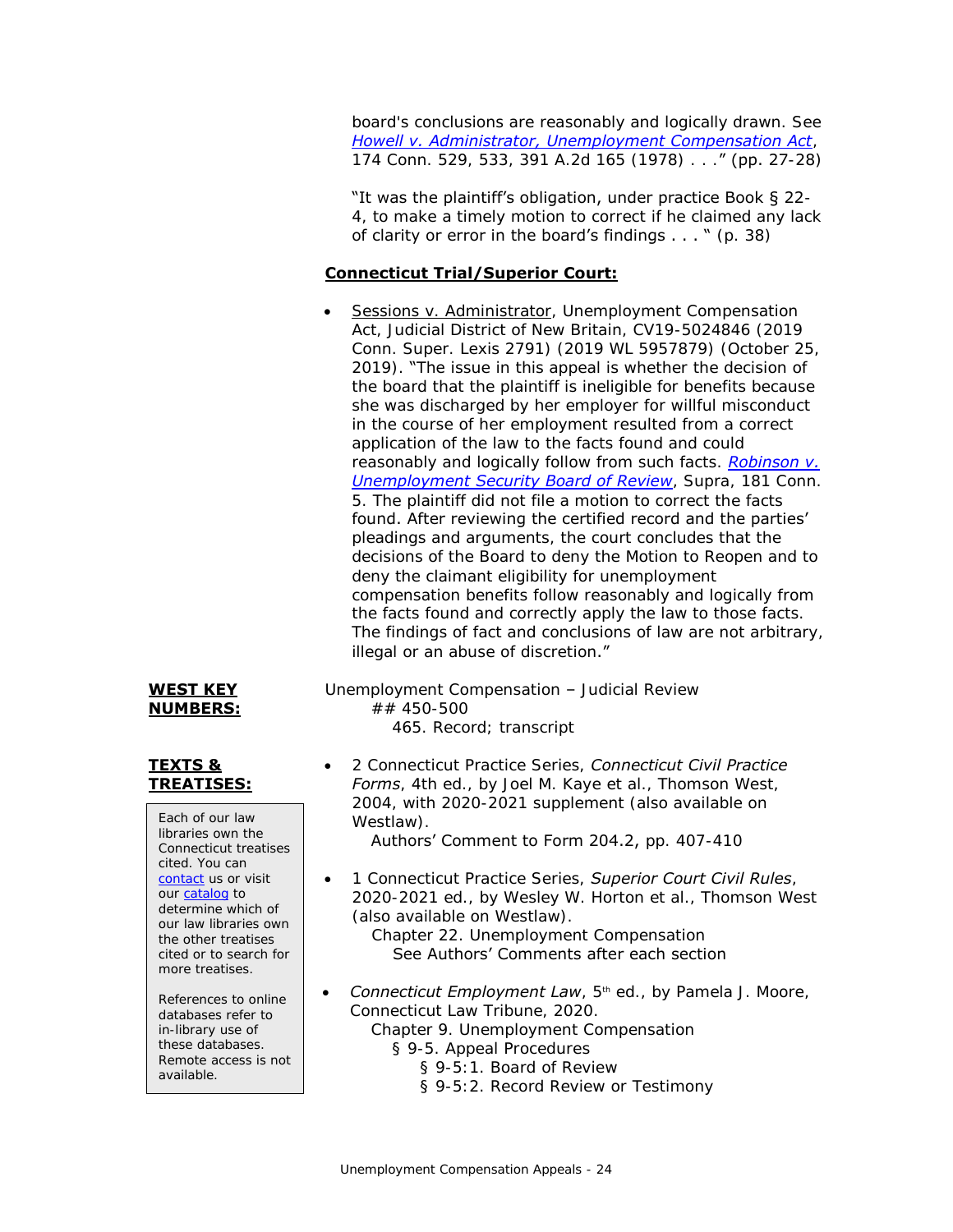1 *West's Connecticut Rules of Court Annotated*, 2021 ed., Thomson West. Chapter 22. Unemployment Compensation

See Notes of Decisions for each section

Public access to law review databases is available on-site at each of our law [libraries.](https://www.jud.ct.gov/lawlib/staff.htm)

**LAW REVIEWS:** . Robert A. DeMarco, *Connecticut Unemployment Compensation: Eligibility, Disqualification and the Appeal Process*, 5 University of Bridgeport Law Review 145, issue 1, pp. 145-174 (1983)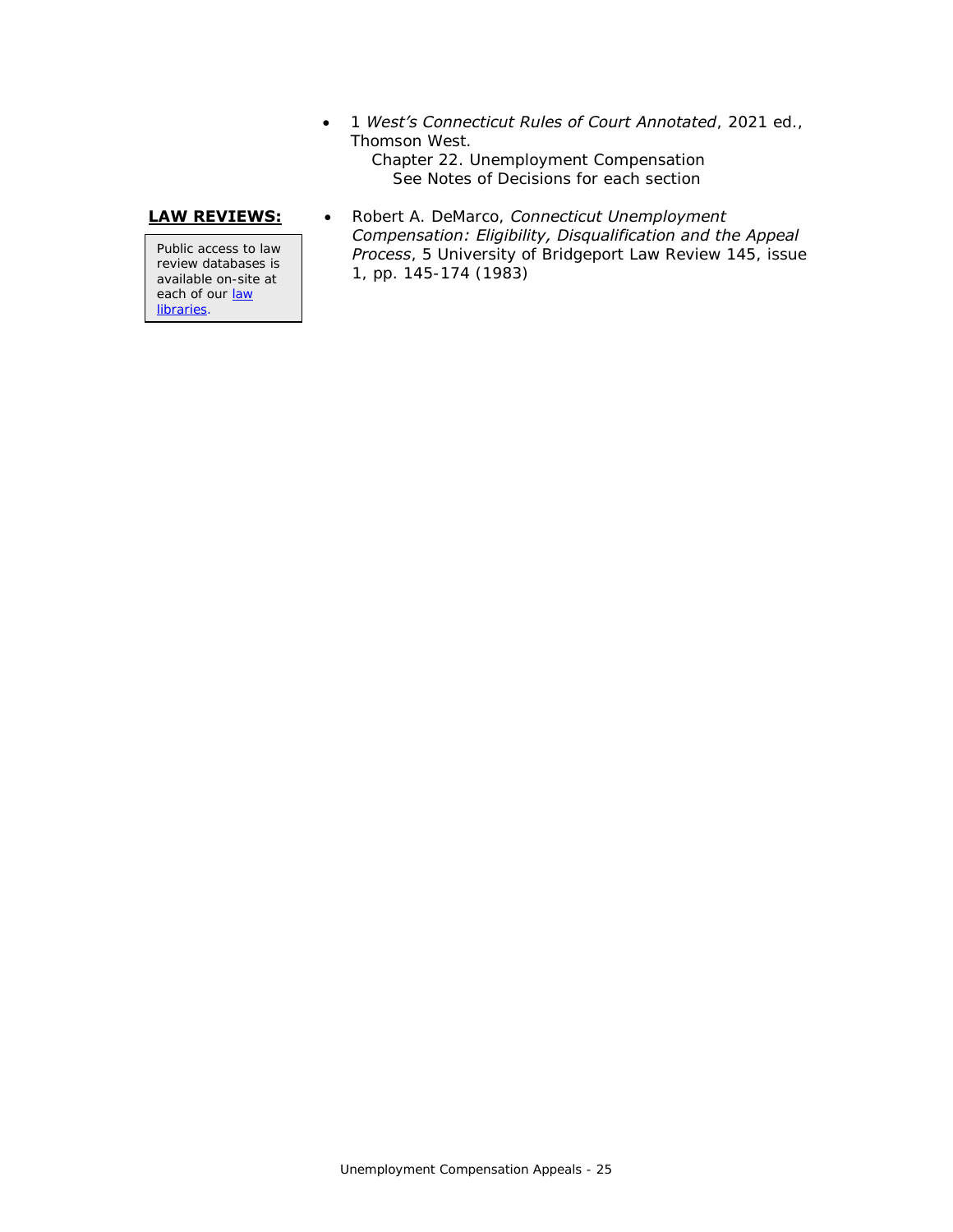<span id="page-25-0"></span>Figure 1: Motion to the Board of Review to Correct Findings of Fact

### Motion to the Board of Review to Correct Findings of Fact

 The plaintiff in the above-entitled case respectfully moves that the Findings of Fact be corrected as follows:

1. By deleting and amending Paragraph 7 to state:

Ms. Fitzgerald being in another room only overheard from a distance and only overheard parts of the conversation between Dr. Nanda and the claimant. Her memory as to those parts that she did overhear was not clear. Upon seeing the claimant and the claimant's reactions to Dr. Nanda's statement, Ms. Fitzgerald thought that the claimant had been fired and was certain that the claimant believed she had been fired. (This correction is based on Pages 13, 24, 25, 27, and 28, of the transcript certified to the Court and on the corresponding pages of the attached transcript).

2. By adding the following paragraph:

7 (a) In her conversation with the claimant on July 30, 1979, Dr. Nanda failed to make her intentions clear to the claimant. Dr. Nanda admitted to a lack of proficiency in the English language. (This addition is based on Pages 10, and 15, of the transcript certified to the Court and on the corresponding pages of the attached transcript).

The Appellant

September 29, 1980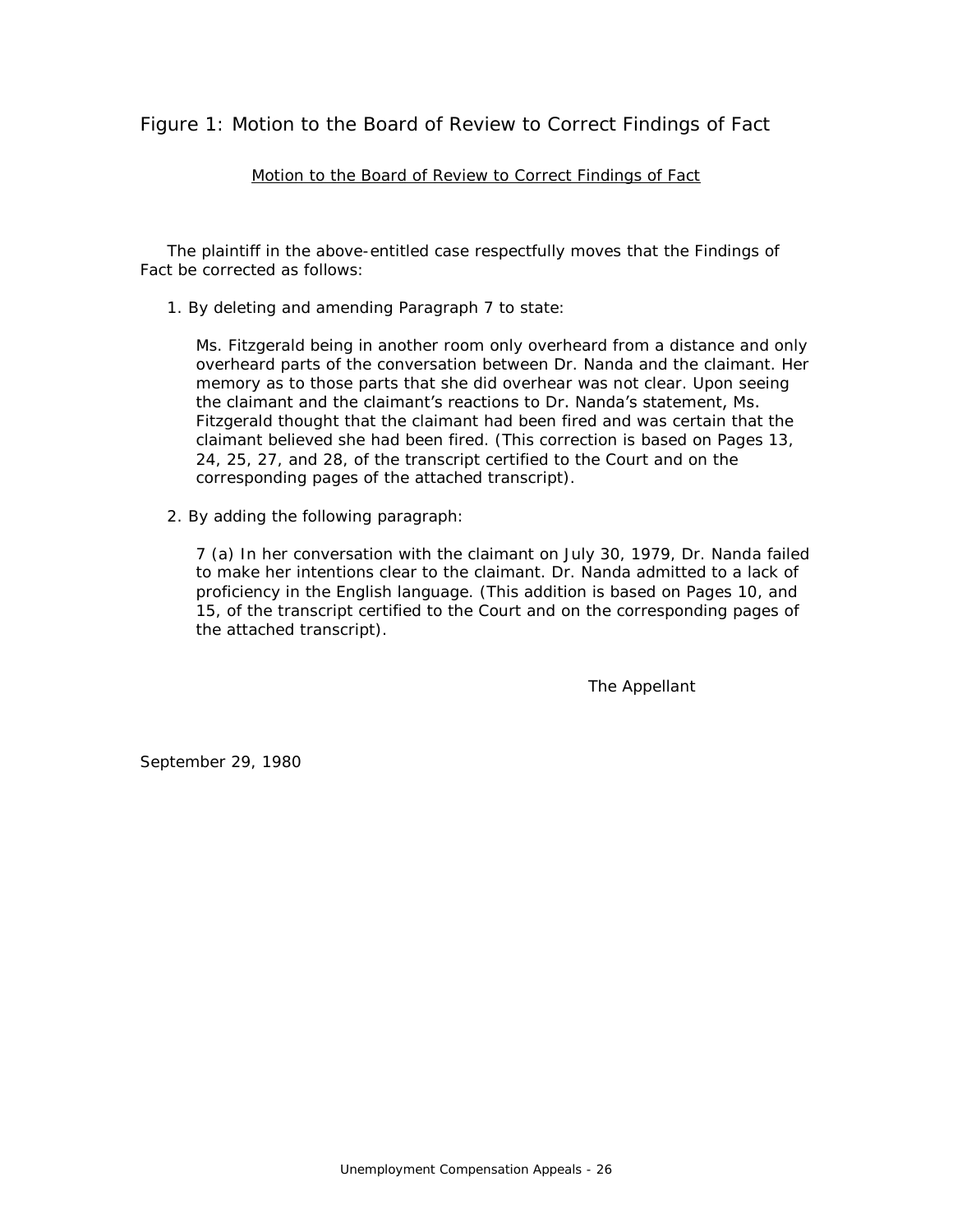<span id="page-26-0"></span>Figure 2: Decision of the Board on Motion to Correct Findings of Fact

### Motion to the Board of Review to Correct Findings of Fact

The claimant, through counsel, filed with the Board of Review a Motion to Correct Findings of Fact, said findings being those recited in the Appeals Referee's decision of December 12, 1979 and which were adopted by the Board of Review in issuing its decision on the claimant's appeal from the Referee's decision in the above captioned unemployment compensation matter.

"Facts will not be added unless they are undisputed and material. Cutler v. MacDonald, 174 Conn. 606, 608-10, 392 A. 2d 476. Omissions will not be corrected if the change sought amounts to a request that we accept the appellant's version of the facts. Edgewood Construction Co. v. West Haven Redevelopment Agency, 170 Conn. 271, 272, 365 A.2d 819. Nor will corrections be made by adding facts already included in the finding in different language. Cleveland v. Cleveland, 165 Conn. 95, 96, 328 A.2d 691." Deer Island Association v. Trolle, 41 Conn. L. J., No. 50, p. 18, 19.

The claimant's Motion to Correct Findings of Fact having been heard and it appearing that no factual or legal basis has been presented to warrant and require the requested corrections, the motion is herewith denied.

> Chairman, Board of Review

November 19, 1980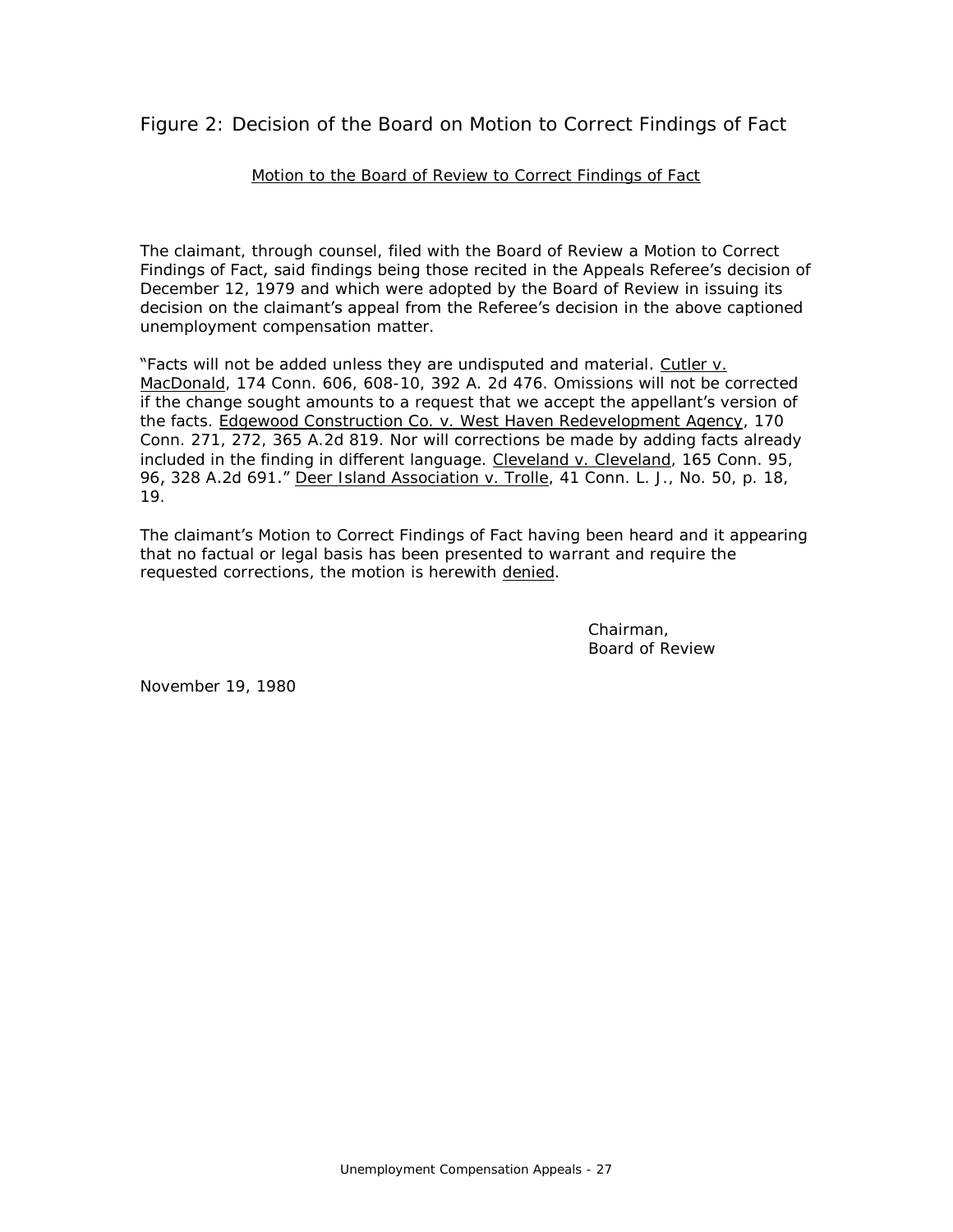## Section 1b: Hearing

A Guide to Resources in the Law Library

### <span id="page-27-0"></span>**SCOPE:** Bibliographic resources regarding the hearing in Connecticut unemployment compensation appeals to the superior court.

**DEFINITIONS:** "Appeals from decisions of the employment security board of review are privileged with respect to their assignment for trial, but they shall be claimed for the short calendar. The judicial authority, however, may order the appeal placed on the administrative appeal trial list." Conn. Practice Book § [22-2\(a\)](https://www.jud.ct.gov/Publications/PracticeBook/PB.pdf#page=278) (2021).

> "Such appeals shall be claimed for the short calendar unless the court shall order the appeal placed on the trial list." Conn. Gen. Stat. § [31-249b](https://www.cga.ct.gov/current/pub/chap_567.htm#sec_31-249b) (2021).

**ADDITIONAL INFORMATION:** "In any appeal in which one of the parties is not represented by counsel and in which the party taking the appeal does not claim the case for the short calendar or trial within a reasonable time after the return day, the judicial authority may of its own motion dismiss the appeal, or the party ready to proceed may move for nonsuit or default as appropriate." Conn. Practice Book § [22-2\(b\)](https://www.jud.ct.gov/Publications/PracticeBook/PB.pdf#page=278) (2021).

> "In any appeal in which one of the parties is not represented by counsel and in which the party taking the appeal does not claim the case for the short calendar or trial within a reasonable time after the return day, the court may of its own motion dismiss the appeal, or the party ready to proceed may move for nonsuit or default as appropriate." Conn. Gen. Stat. § [31-249b](https://www.cga.ct.gov/current/pub/chap_567.htm#sec_31-249b) (2021).

> "The judicial authority may, on request of a party to the action or on its own motion, order the board to prepare and verify to the court a transcript of the hearing before the referee in cases in which the board's decision was rendered on the record of such hearing, or a transcript of the hearing before the board in cases in which the board's decision was rendered on the record of its own evidentiary hearing." Conn. Practice Book  $\S 22-1(c)$  $\S 22-1(c)$ (2021).

You can visit your local law library or search the most recen[t statutes](https://search.cga.state.ct.us/r/statute/) and [public acts](https://search.cga.state.ct.us/r/adv/dtsearch_form.asp) on the Connecticut General Assembly website.

**STATUTES:** Conn. Gen. Stat. (2021) [Title 31.](https://www.cga.ct.gov/current/pub/title_31.htm) Labor [Chapter 567.](https://www.cga.ct.gov/current/pub/chap_567.htm) Unemployment Compensation § [31-249b.](https://www.cga.ct.gov/current/pub/chap_567.htm#sec_31-249b) Appeal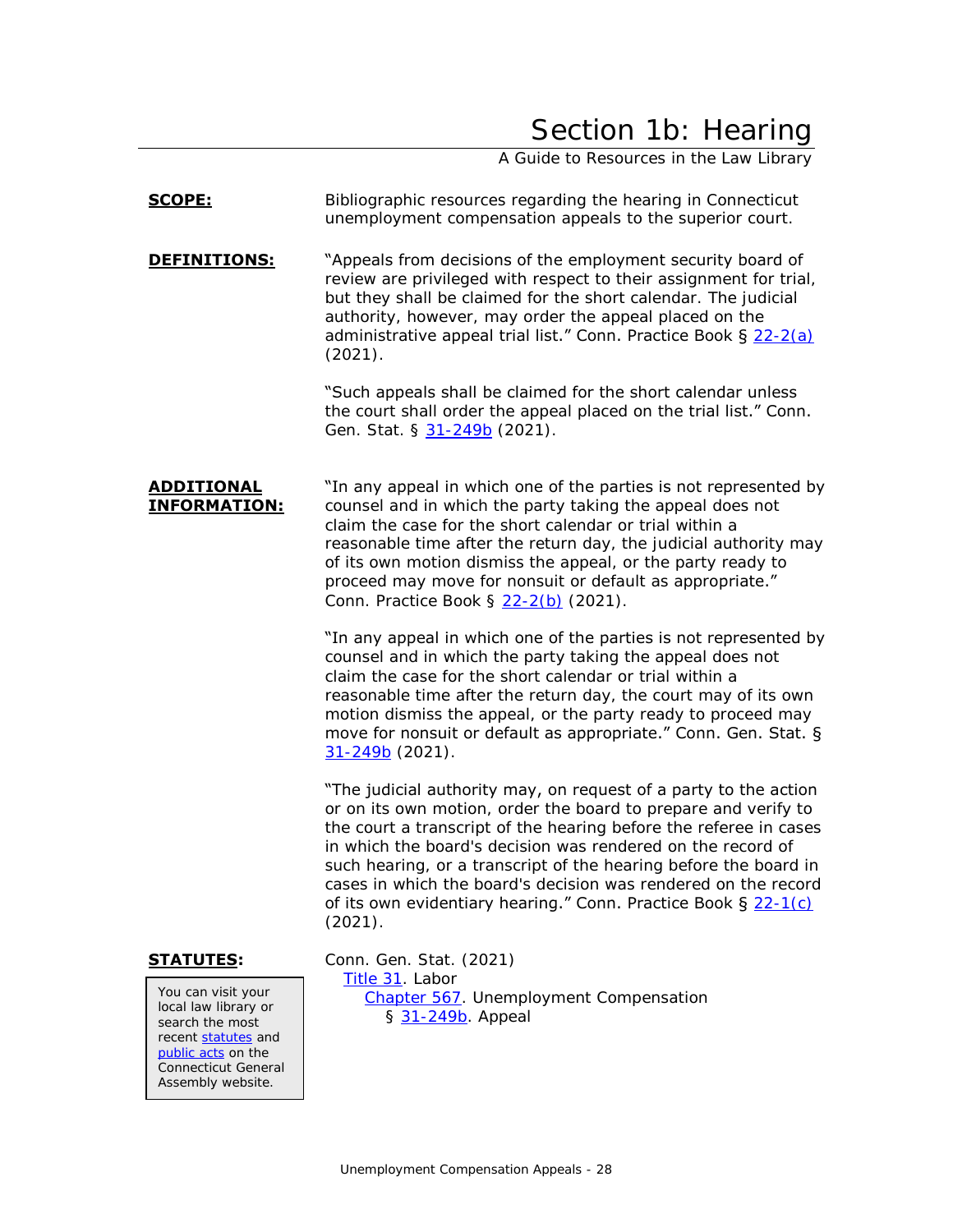Amendments to the Practice Book (Court Rules) are published in the [Connecticut](https://jud.ct.gov/lawjournal/)  [Law Journal](https://jud.ct.gov/lawjournal/) and posted [online.](https://www.jud.ct.gov/pb.htm)

#### **WEST KEY NUMBERS:**

Once you have identified useful cases, it is important to update the cases before you rely on them. Updating case law means checking to see if the cases are still good law. You can contact your [local law librarian](https://www.jud.ct.gov/lawlib/staff.htm) to learn about the tools available to you to update cases.

**COURT RULES:** Connecticut Practice Book (2021) Chapter 22. Unemployment Compensation § [22-2.](https://www.jud.ct.gov/Publications/PracticeBook/PB.pdf#page=278) Assignment for Hearing

> Unemployment Compensation – Judicial Review ## 450-500 498. Rehearing, reopening or reconsideration

**CASELAW:** • [Pajor v. Administrator, Unemployment Compensation Act,](https://scholar.google.com/scholar_case?case=16070324087110718984) 174 Conn. App. 157, 165 A.3d 265 (2017). "The plaintiff next claims that the court improperly concluded that the board's determination that he lacked good cause for his failure to attend the remand hearing was not arbitrary, unreasonable, or an abuse of discretion. Specifically, he argues that he had been actively prosecuting the appeal for a year, and, thus, the referee's determination that he deliberately chose not to attend the remand hearing as a "delay tactic" was unavailing. The plaintiff further argues that he failed to attend the hearing because of a language barrier between himself and his counsel. He alleges that, during a meeting following the board's remand to the referee for a hearing on the merits, his attorney communicated with him in Polish, the language in which the plaintiff is proficient, in regard to the upcoming hearing, and that he had left that meeting with the mistaken impression that his counsel would 'take care of' the hearing, either by attending it or providing him with further instructions. We are not persuaded by the plaintiff's arguments." (pgs. 169-170)

> "The plaintiff, on appeal, does not dispute the board's findings that he met with his counsel and discussed the scheduled hearing. He argues only that he misunderstood his counsel's advice because his counsel had an alleged limited ability to communicate in Polish. It is clear, in our review of the board's September 30, 2013 decision, that its findings depended on the weight of all of the evidence before it and that those findings did not discount the plaintiff's conversation with his counsel about the hearing. In fact, the board made a credibility determination that the plaintiff's alleged confusion lacked merit in light of his counsel's advice that he would prevail if he answered the referee's and employer's questions at the hearing. It further determined that he had received a similar notice to appear at a prior hearing and did so appear, and thus he should have been well aware of his required presence at the July 9, 2013 hearing.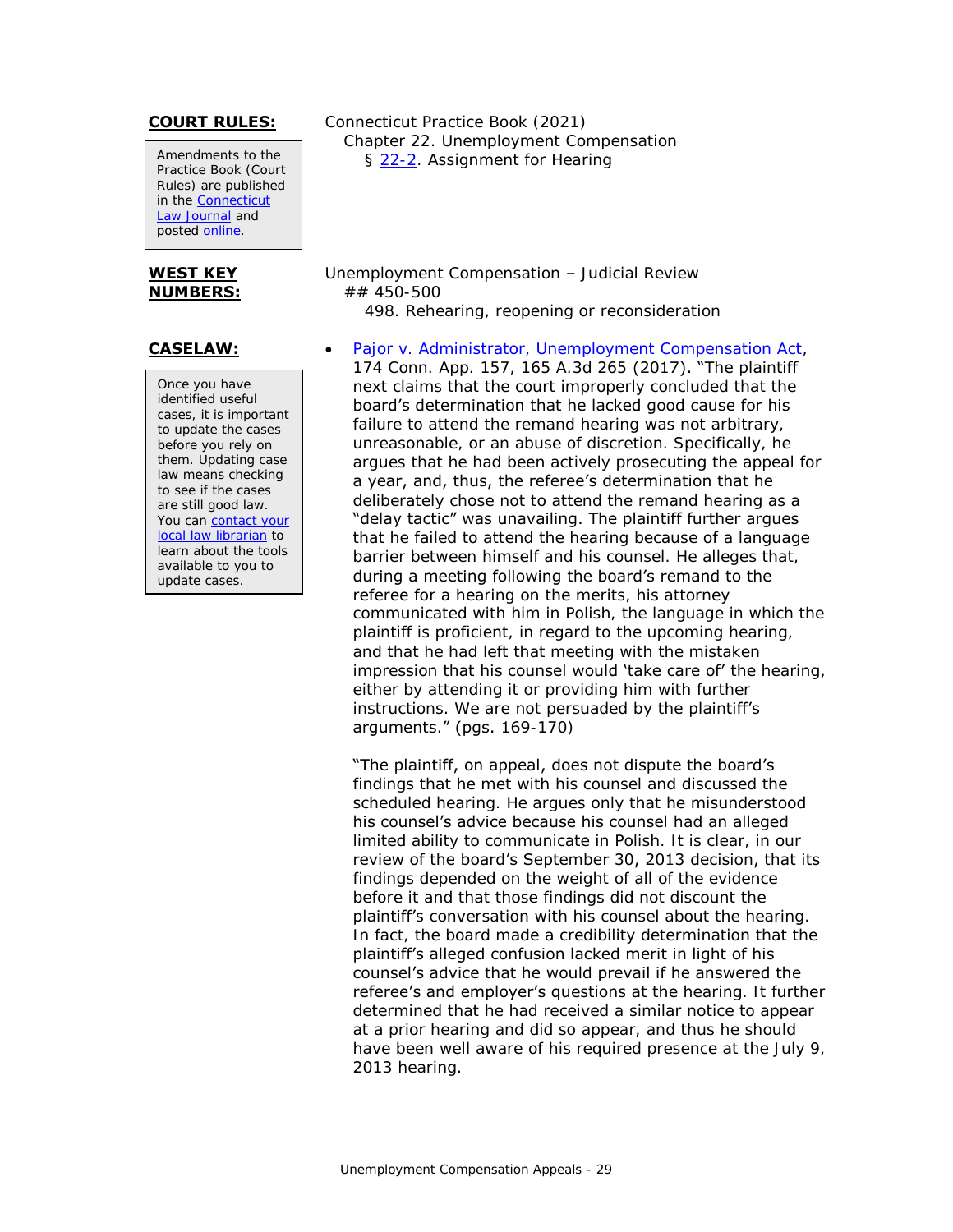On the basis of the record before us, we conclude that the board was presented with substantial evidence to justify its conclusions concerning the plaintiff's failure to prosecute the appeal. Accordingly, we agree with the court that the board's decision was logically based upon its findings of fact, and that there is nothing in the record to indicate that its decision was unreasonable, arbitrary, or illegal." (pgs. 171-172)

- [Phillips v. Administrator, Unemployment Compensation Act,](https://scholar.google.com/scholar_case?case=12160900474419414886) 157 Conn. App. 342, 349, 115 A3d 1162 (2015). "The board further stated that although a party to an unemployment compensation proceeding has the right to be represented by counsel, a party is not provided a second hearing if the party failed to obtain legal representation at the first hearing. See Regs., Conn. State Agencies § 31- 237g-11 (a)."
- [Cragg v. Administrator, Unemployment Compensation Act,](https://scholar.google.com/scholar_case?case=11304373646445016963) 160 Conn. App. 430, 442-443, 125 A.3d 650 (2015). "It is apparent that under Practice Book § 22–2, titled 'Assignment for Hearing,' parties bringing appeals from the decisions of the board to the trial court are entitled to oral argument as to the merits of their appeal. As a general proposition, it is self-evident that parties should be afforded the right to be heard on the merits of their appeal; this is fair, reasonable, and fundamental to our adversarial system. Indeed, it is commonplace for courts to hold hearings before ruling on motions for judgment. . . In the present case, the plaintiff attempted to invoke her right to a hearing through her three separate requests for oral argument. The plaintiff argues that the court should not have deprived her of oral argument merely because 'she filed the wrong form, requesting argument rather than claiming the case for a trial.' In essence, the plaintiff contends that she put the court on notice three times that she wished to be heard on the merits of her appeal and, therefore, did not waive her right to oral argument. The court, nonetheless, dismissed the plaintiff's appeal without affording her a hearing. We therefore conclude that the court should not have granted the administrator's motion for judgment absent oral argument.

 Given the procedural realities of this case, however, the failure to permit the plaintiff to be heard was harmless error. . . Although we conclude, under the particular circumstances of this case, that the error is harmless, we, nonetheless, reiterate the importance of providing litigants with the opportunity to be heard on the merits of their appeals consistent with chapter 22 of the Practice Book and *[Law Offices of Neil Johnson v. Administrator, Unemployment](https://scholar.google.com/scholar_case?case=463208413637721507)  [Compensation Act](https://scholar.google.com/scholar_case?case=463208413637721507)*, supra, 101 Conn. App. 782, 924 A.2d